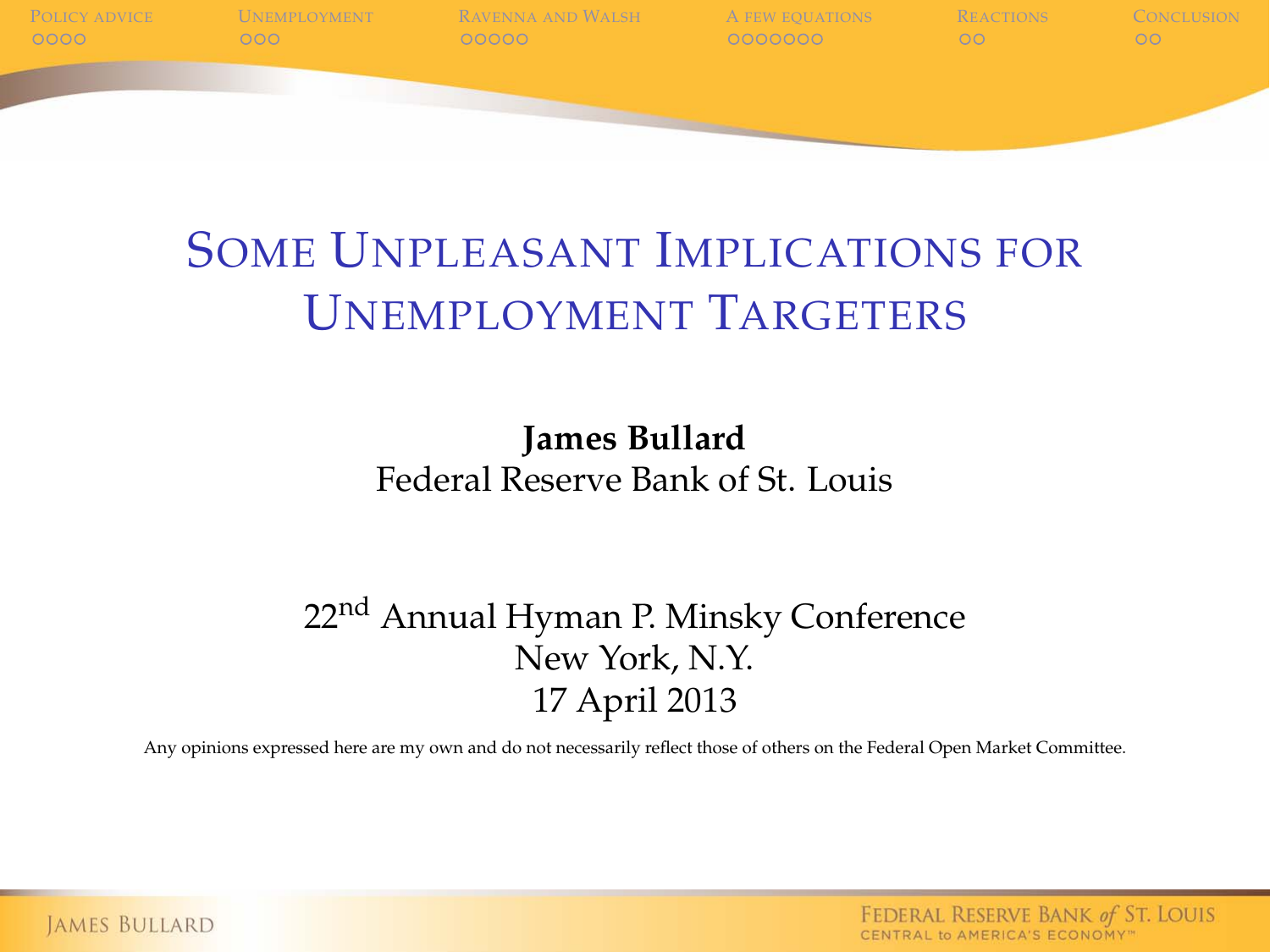

# Policy advice

<span id="page-1-0"></span>JAMES BULLARD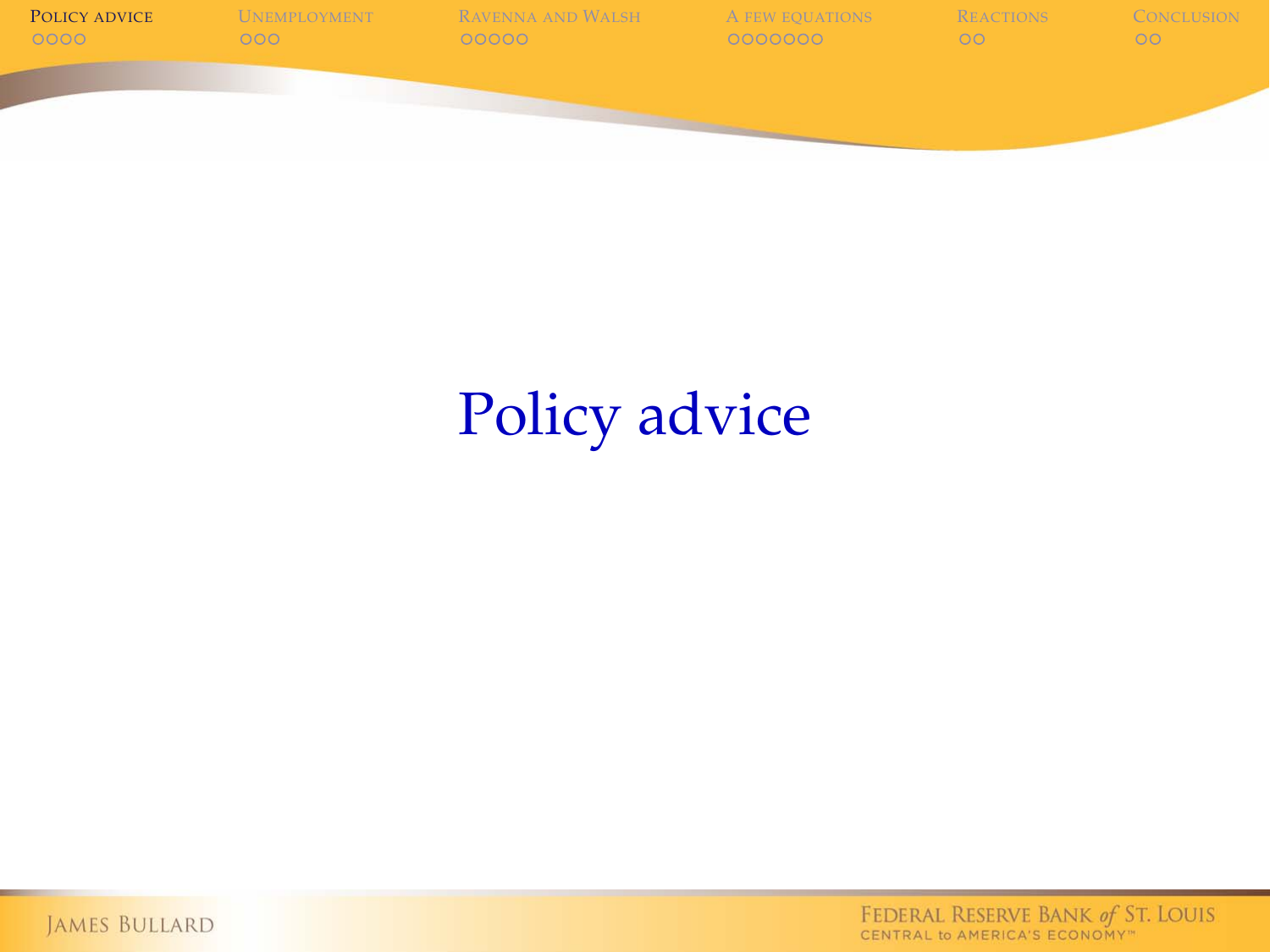

#### NEW KEYNESIAN POLICY ADVICE

- The "New Keynesian" (NK) macroeconomics literature has been extraordinarily influential.
- The literature assumes "sticky prices" to be the key problem facing the economy.
	- The idea is that prices do not adjust appropriately to reflect changing supply and demand conditions. Controversial.
- A central bank that controls a short-term nominal interest rate can mitigate the sticky price problem and improve macroeconomic outcomes.
	- At the zero lower bound, the central bank can still operate effectively through "forward guidance."
- The Fed has experimented with this policy advice.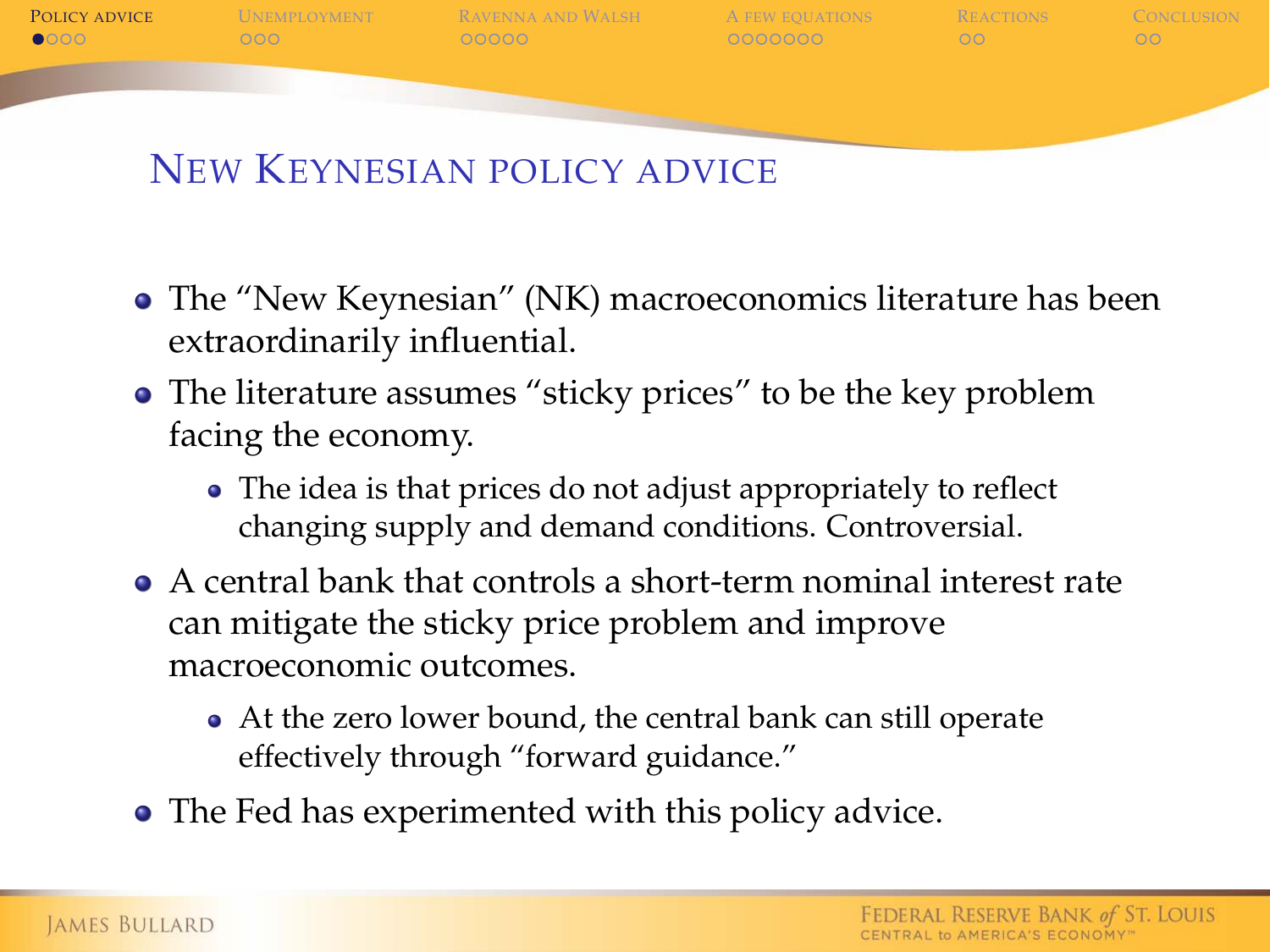

- The essence of the NK policy advice is to keep inflation close to a prescribed inflation target.
- The FOMC adopted an inflation target in January 2012, and was perceived to have one much earlier.
- Technically, the policy advice is to maintain a *price level path* consistent with the inflation target.
- Has the Fed maintained such a price level path?
- Yes!
- I have called this "A Singular Achievement of Recent Monetary Policy."
	- Theodore and Rita Combs Distinguished Lecture, University of Notre Dame, September 20, 2012.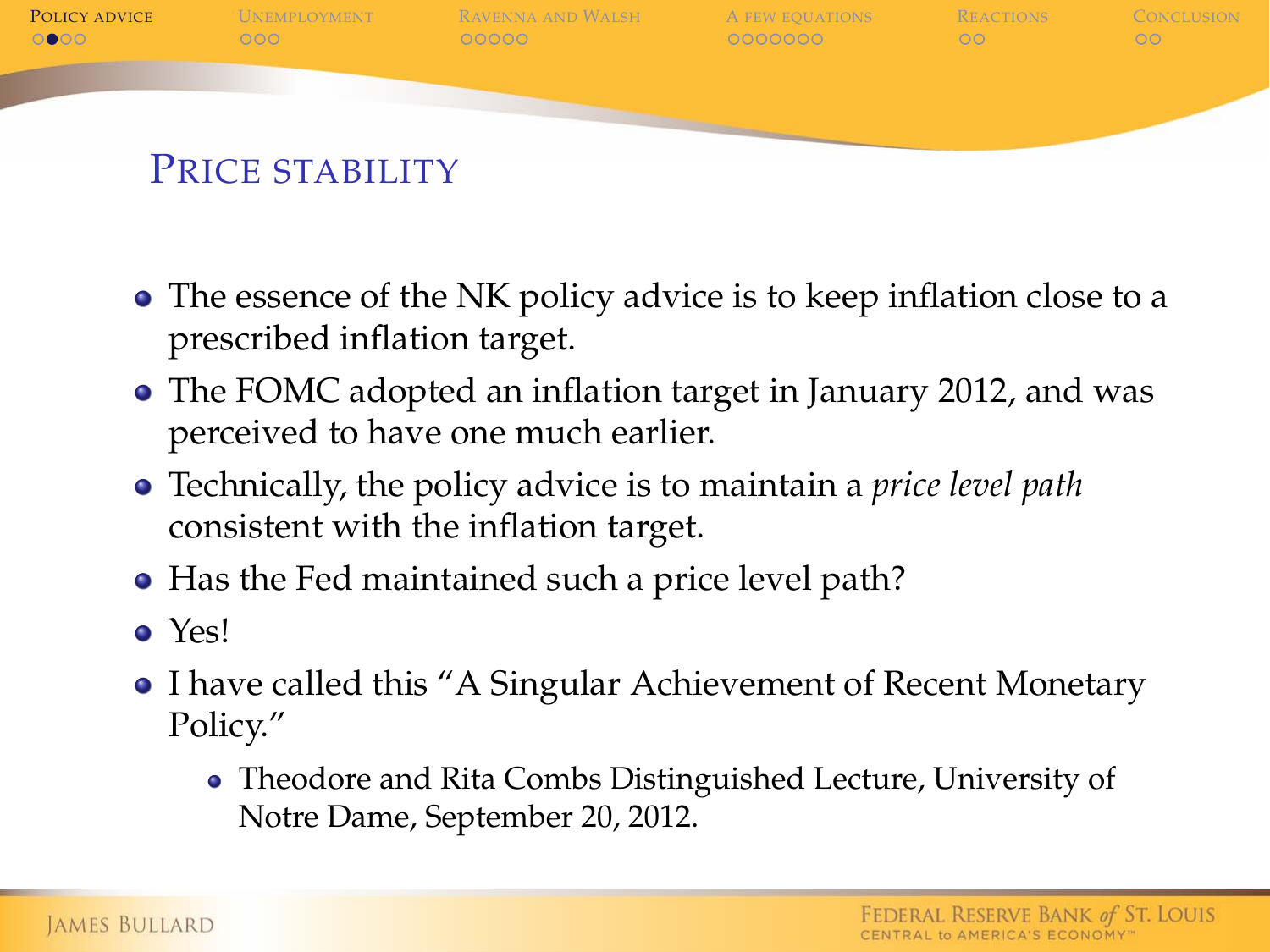**P[OLICY ADVICE](#page-1-0)** U[NEMPLOYMENT](#page-6-0) R[AVENNA AND](#page-10-0) WALSH A [FEW EQUATIONS](#page-16-0) R[EACTIONS](#page-24-0) C[ONCLUSION](#page-27-0)

#### THE PRICE LEVEL PATH SEEMS APPROPRIATE



Source: Bureau of Economic Analysis. Last observation: February 2013.

**JAMES BULLARD**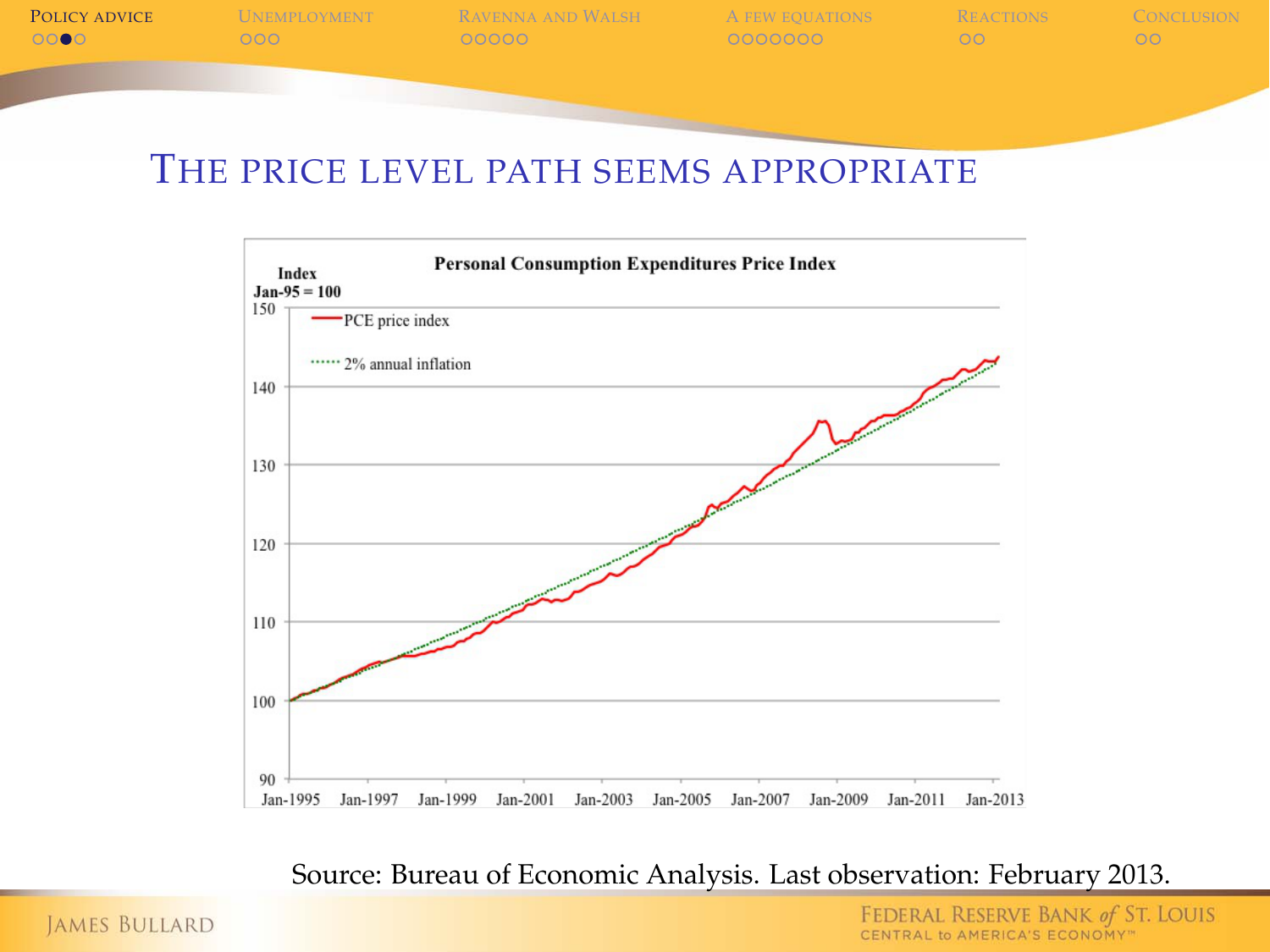

- Conclude: Actual FOMC monetary policy since 1995 seems to have mimicked the policy advice emanating from the NK literature.
- This is despite all that happened during this 18-year period.
- **.** However
	- ... the standard NK model does not have unemployment, and ...
	- ... today's level of unemployment is high ....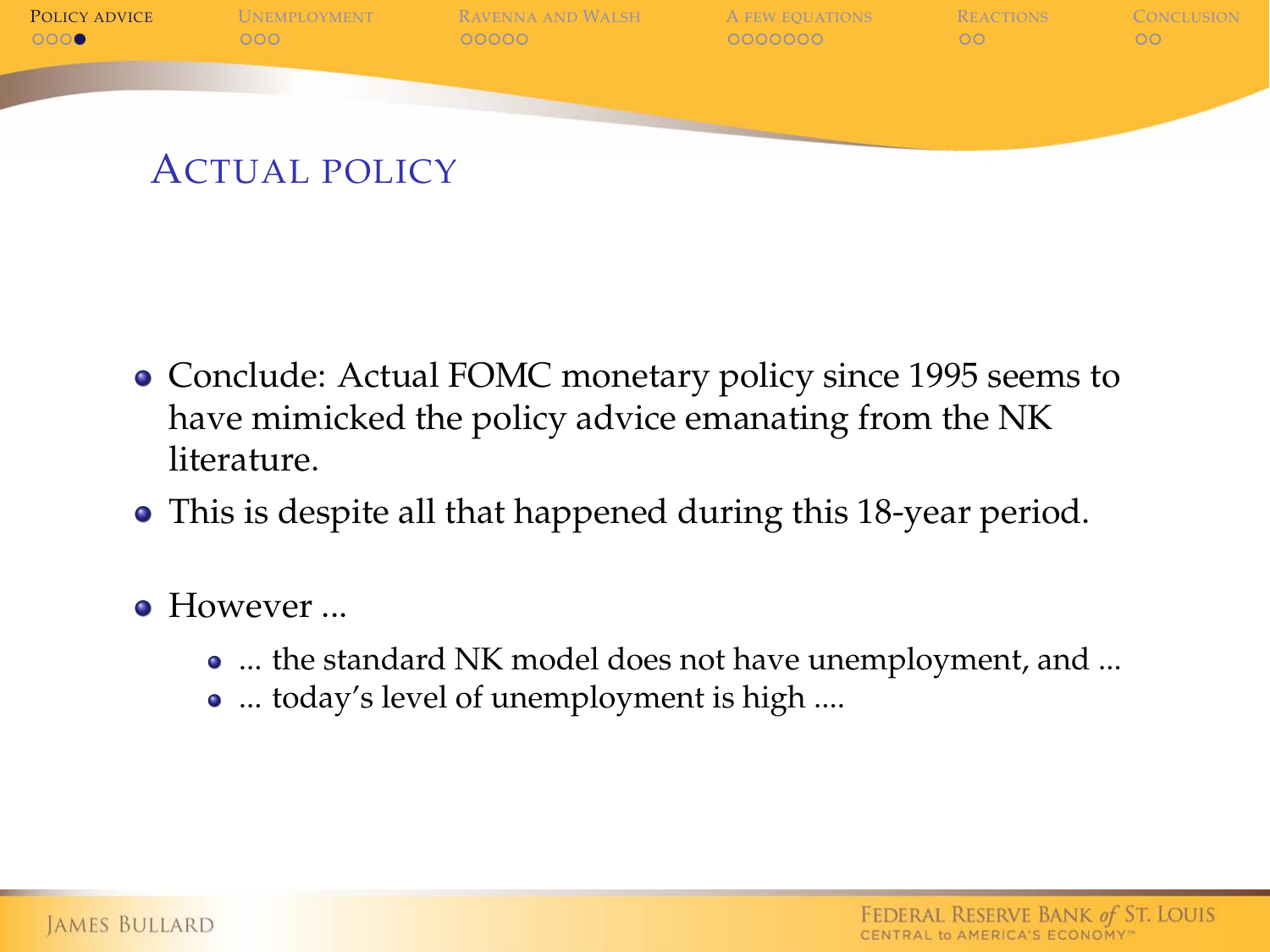

# Unemployment

<span id="page-6-0"></span>JAMES BULLARD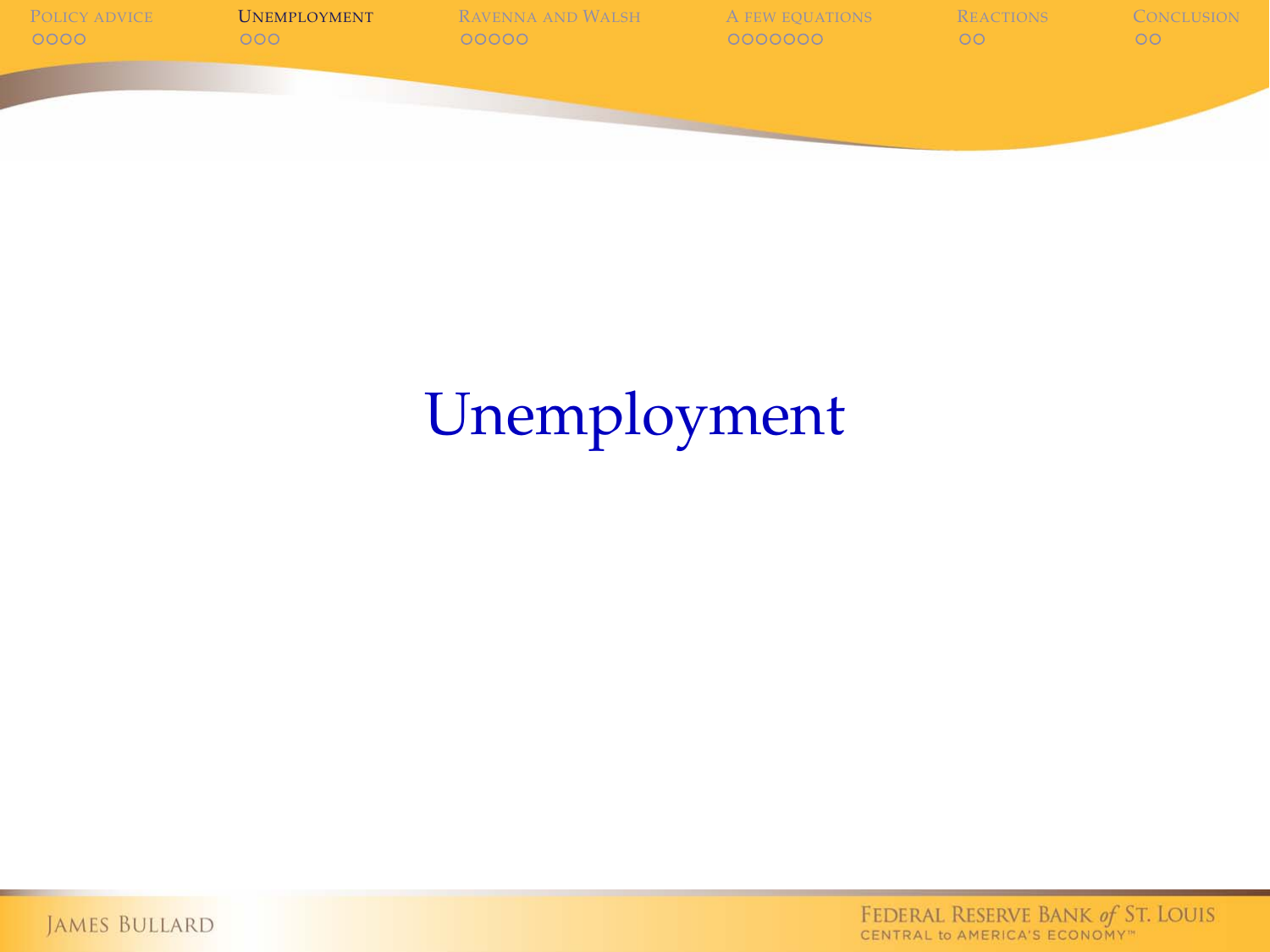

- The unemployment rate remains high by historical U.S. standards.
- It has declined from its post-recession peak level at a rate of about 7/10 of 1 percent per year.
	- This occurred during several years of relatively weak economic growth.
	- Very similar to the U.S. experience from June 1992 to June 1994 and again from June 2003 to June 2005.
- At this pace, the unemployment rate will be in the low 7 percent range by the end of 2013.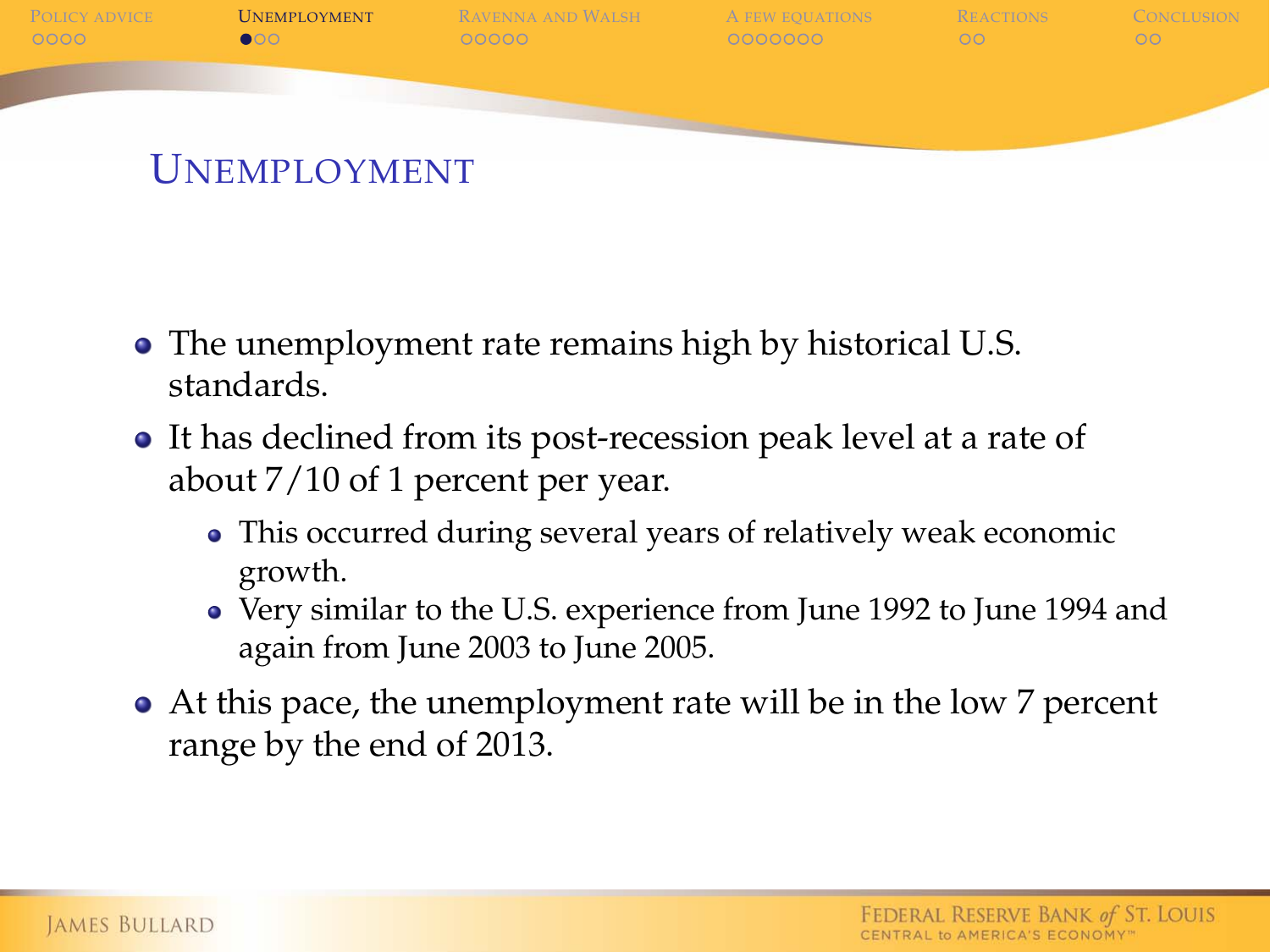P[OLICY ADVICE](#page-1-0) **U[NEMPLOYMENT](#page-6-0)** R[AVENNA AND](#page-10-0) WALSH A [FEW EQUATIONS](#page-16-0) R[EACTIONS](#page-24-0) C[ONCLUSION](#page-27-0)

#### DECLINING UNEMPLOYMENT



Source: Bureau of Labor Statistics. Last observation: March 2013.

**JAMES BULLARD**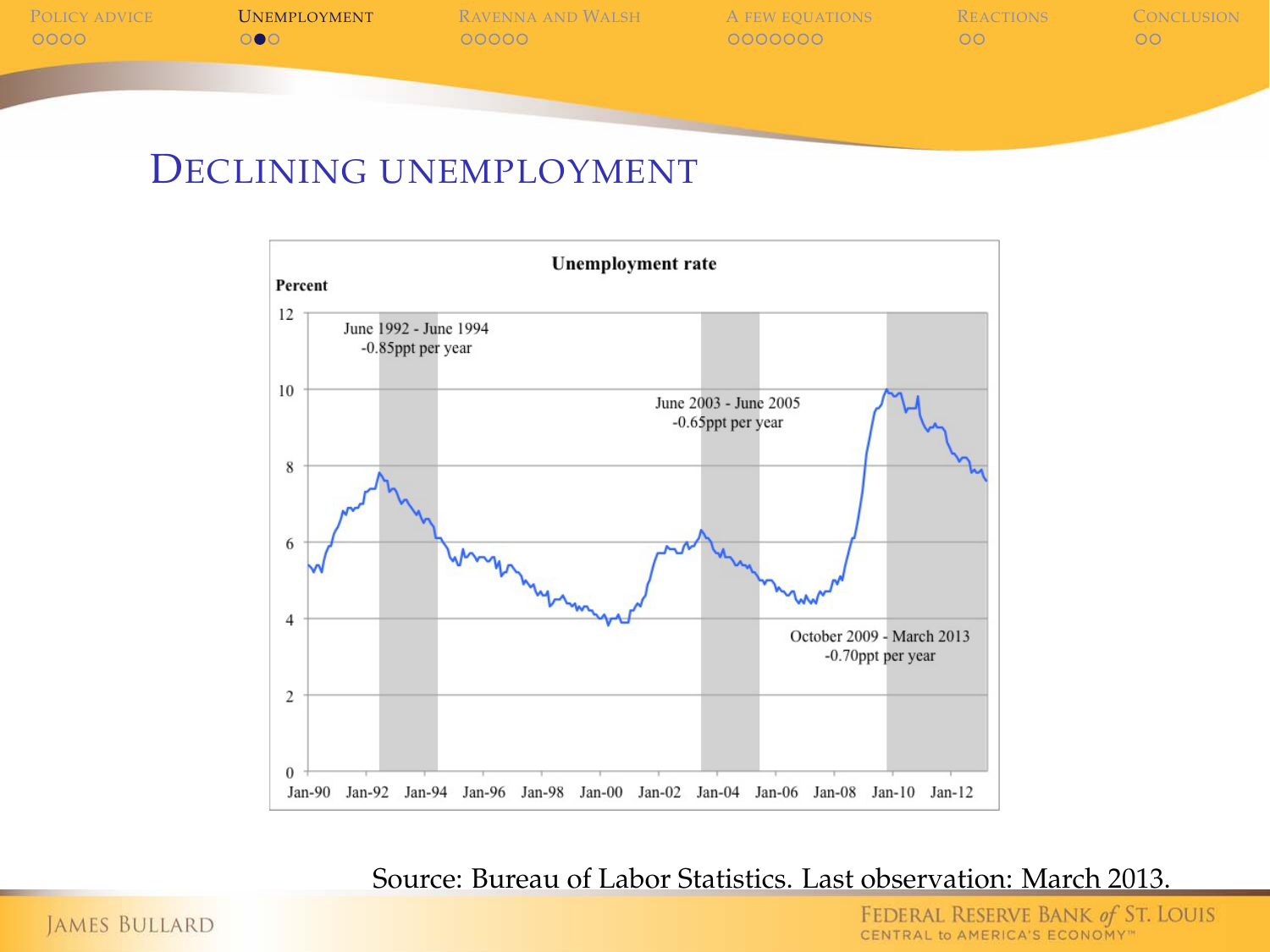

- Should the Fed adopt a policy rule that "puts more weight" on unemployment?
- *The surprising answer: "No," based on the current state of knowledge on this matter.*
- The remainder of this talk will be devoted to trying to understand this finding.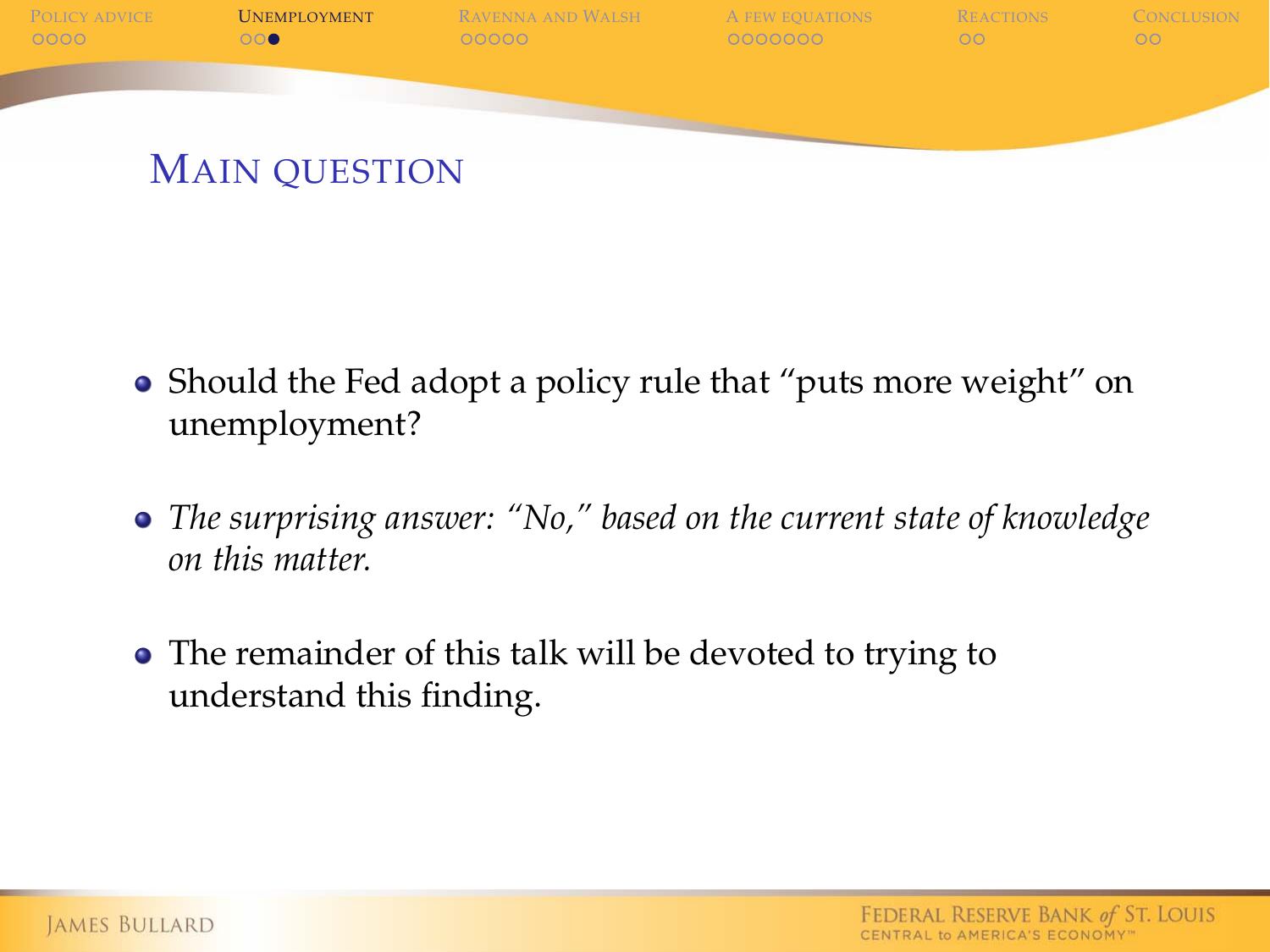

## Ravenna and Walsh

<span id="page-10-0"></span>JAMES BULLARD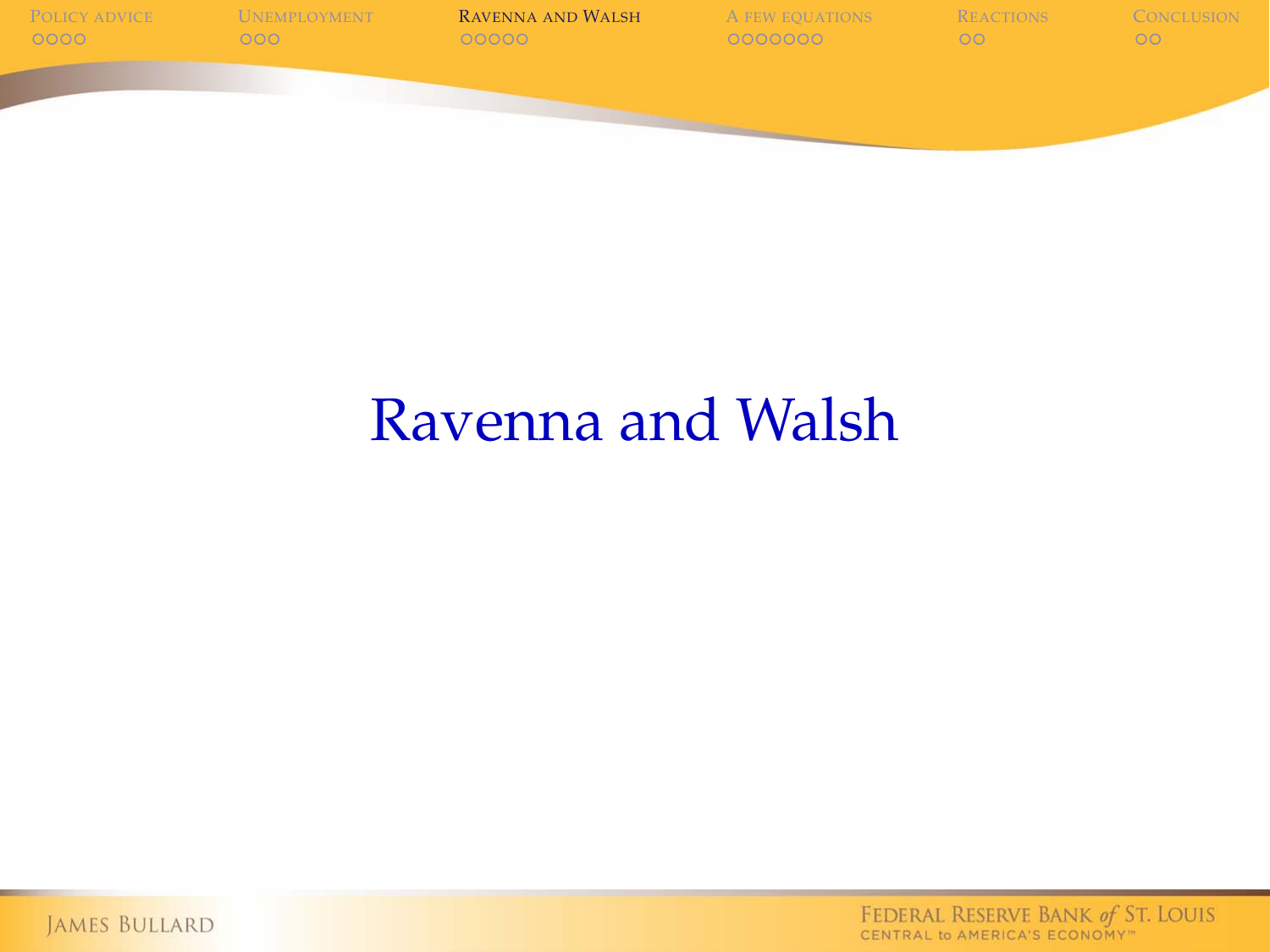

- I consider recent research by Federico Ravenna (Institute of Applied Economics, HEC Montreal) and Carl Walsh (University of California, Santa Cruz).
- Their state-of-the-art paper is: "Welfare-Based Optimal Monetary Policy with Unemployment and Sticky Prices: A Linear-Quadratic Framework."
- It was published April 2011 in the *American Economic Journal: Macroeconomics*, 3(2), pp. 130-62.
- They calculate fully optimal monetary policy in a model that explicitly includes sticky prices and search-based unemployment.
- They have also sharpened their conclusions in more recent work.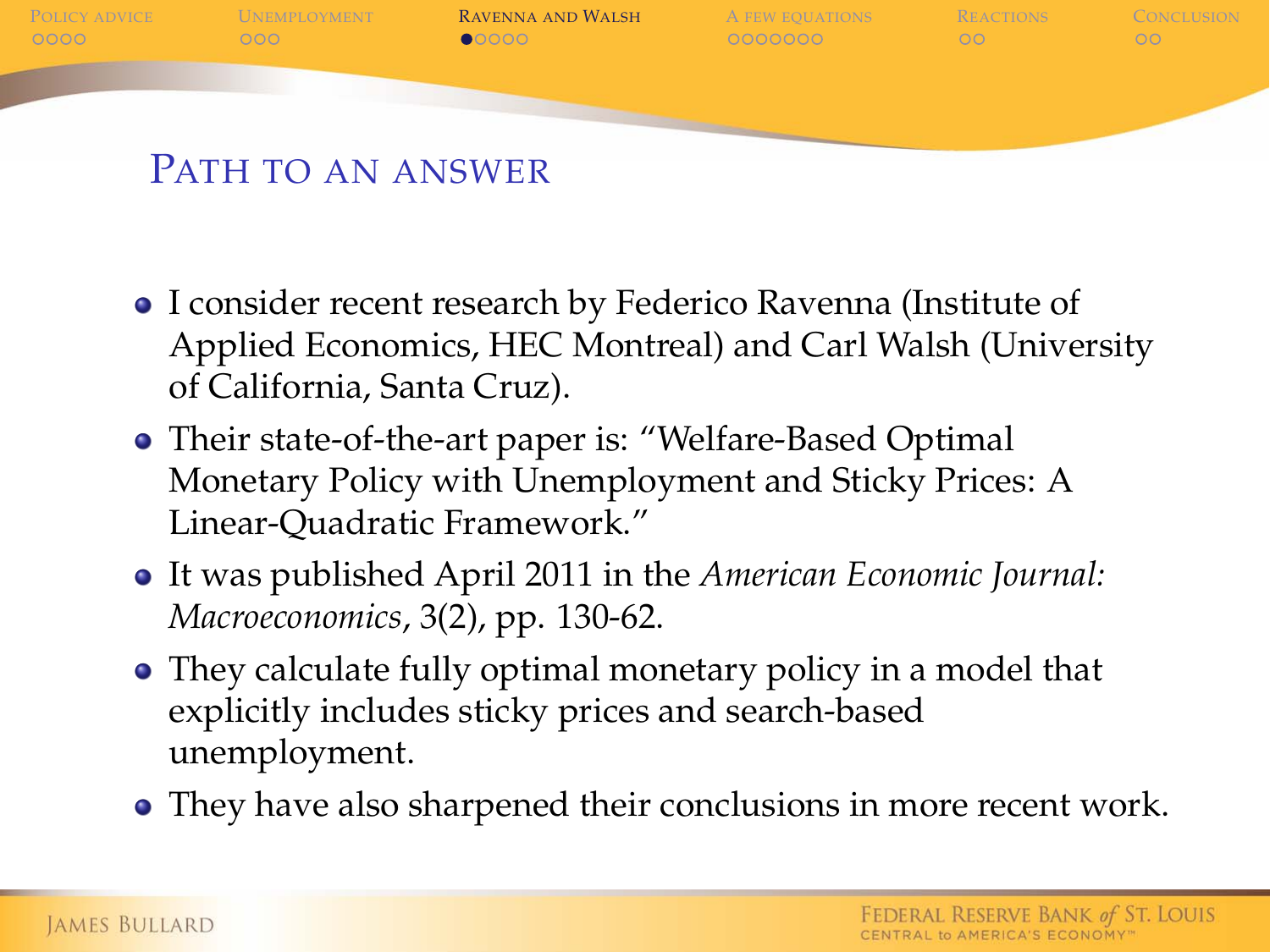

#### WHY THIS PARTICULAR PAPER?

- Ravenna and Walsh (RW) designed the research effort to carefully address the following issues:
	- We want to know if the standard "maintain price stability" advice survives in a NK economy with explicitly-modeled unemployment.
	- Unemployment is a relatively difficult topic in macroeconomics.
		- One has to move toward search-based ideas.
		- Peter Diamond, Dale Mortensen, and Christopher Pissarides were cited in this area for their Nobel Prize.
	- We want to know what the households living inside the model would want the policymaker to do.
		- What would be the best monetary policy from the point of view of a household facing both sticky prices and unemployment?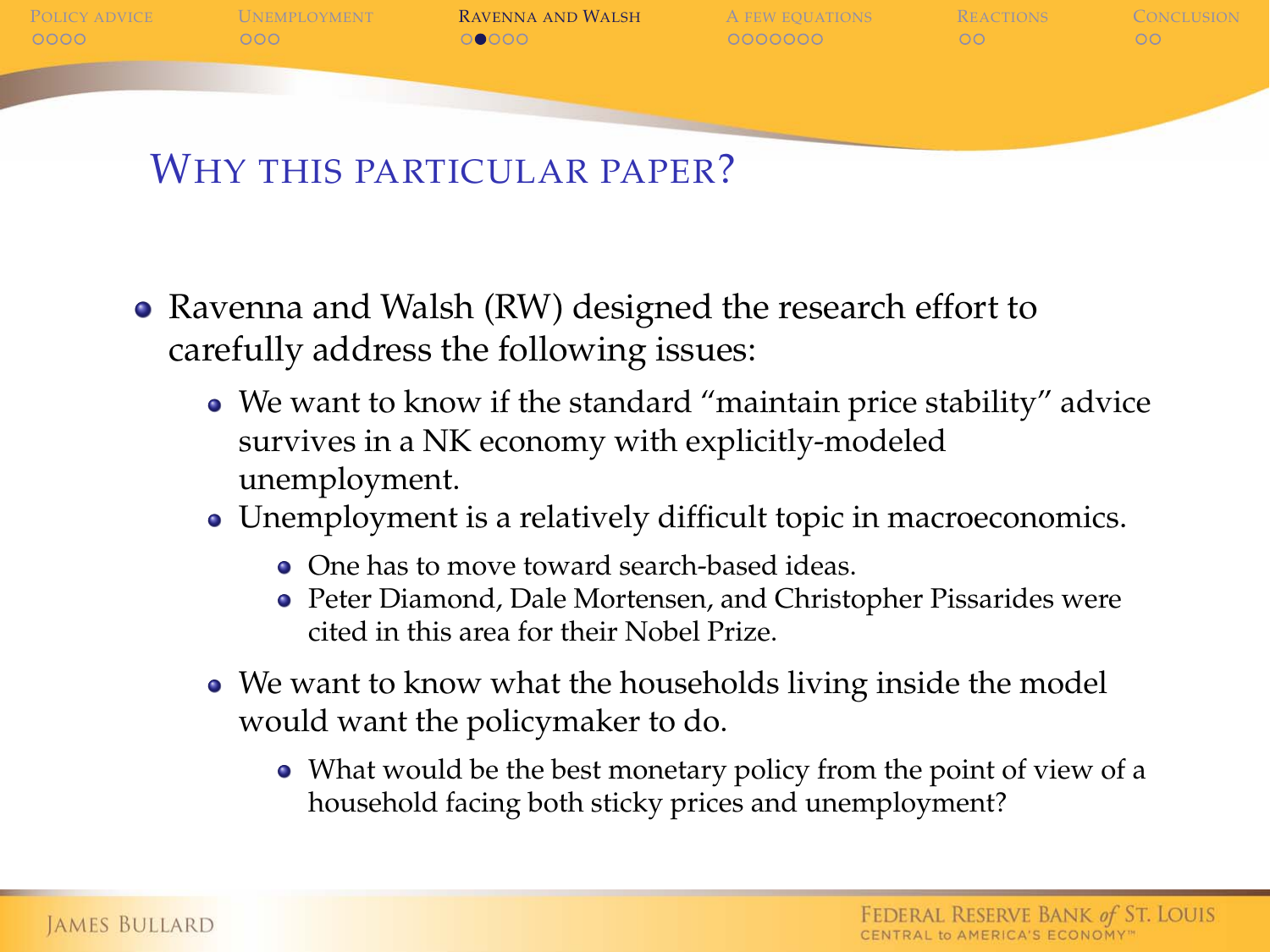

### THE RAVENNA AND WALSH ECONOMY

- The Ravenna-Walsh economy has both sticky price and labor search frictions.
- This means:
	- **1** Prices do not move one-for-one with changes in supply and demand, and
	- <sup>2</sup> It is hard to find a job.
- We know that if the economy only had the sticky price problem, the optimal policy is close to price stability.
- How will this advice change when labor search frictions are an explicit part of the macroeconomic landscape?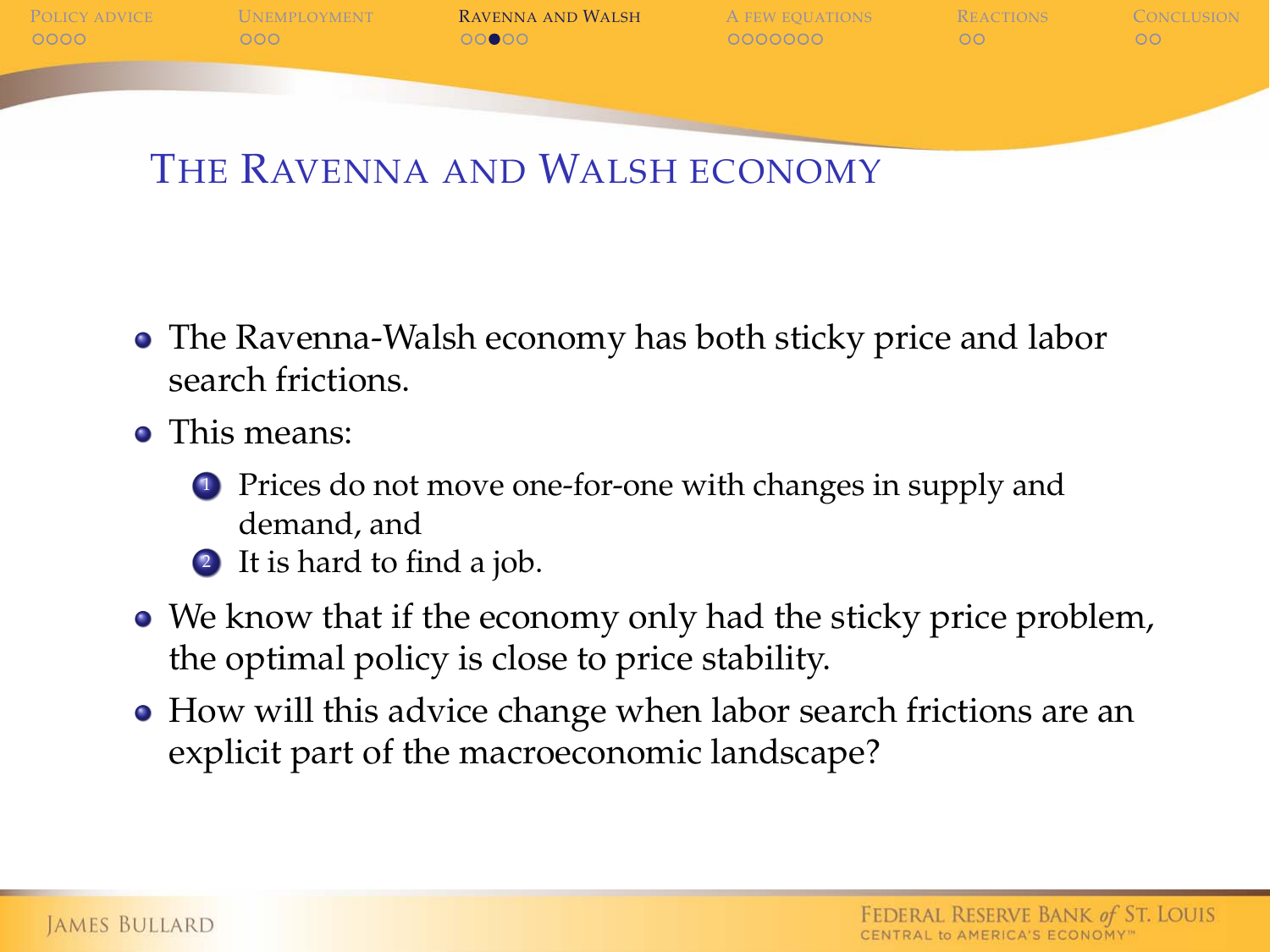P[OLICY ADVICE](#page-1-0) U[NEMPLOYMENT](#page-6-0) **R[AVENNA AND](#page-10-0) WALSH** A [FEW EQUATIONS](#page-16-0) R[EACTIONS](#page-24-0) C[ONCLUSION](#page-27-0)  $00000$ 

### WHAT RAVENNA AND WALSH FOUND

- With unemployment explicitly in the model, one might expect that the optimal monetary policy would partly try to mitigate the sticky price problem and partly try to mitigate the labor search problem.
- But this is not the case.
- The optimal policy is still very close to price stability, even with unemployment explicitly in the model.
- The policymaker still does best by following the maxim, "keep" inflation as close to target as is practicable."
- Attempts to "put more weight" on unemployment may be highly counter-productive.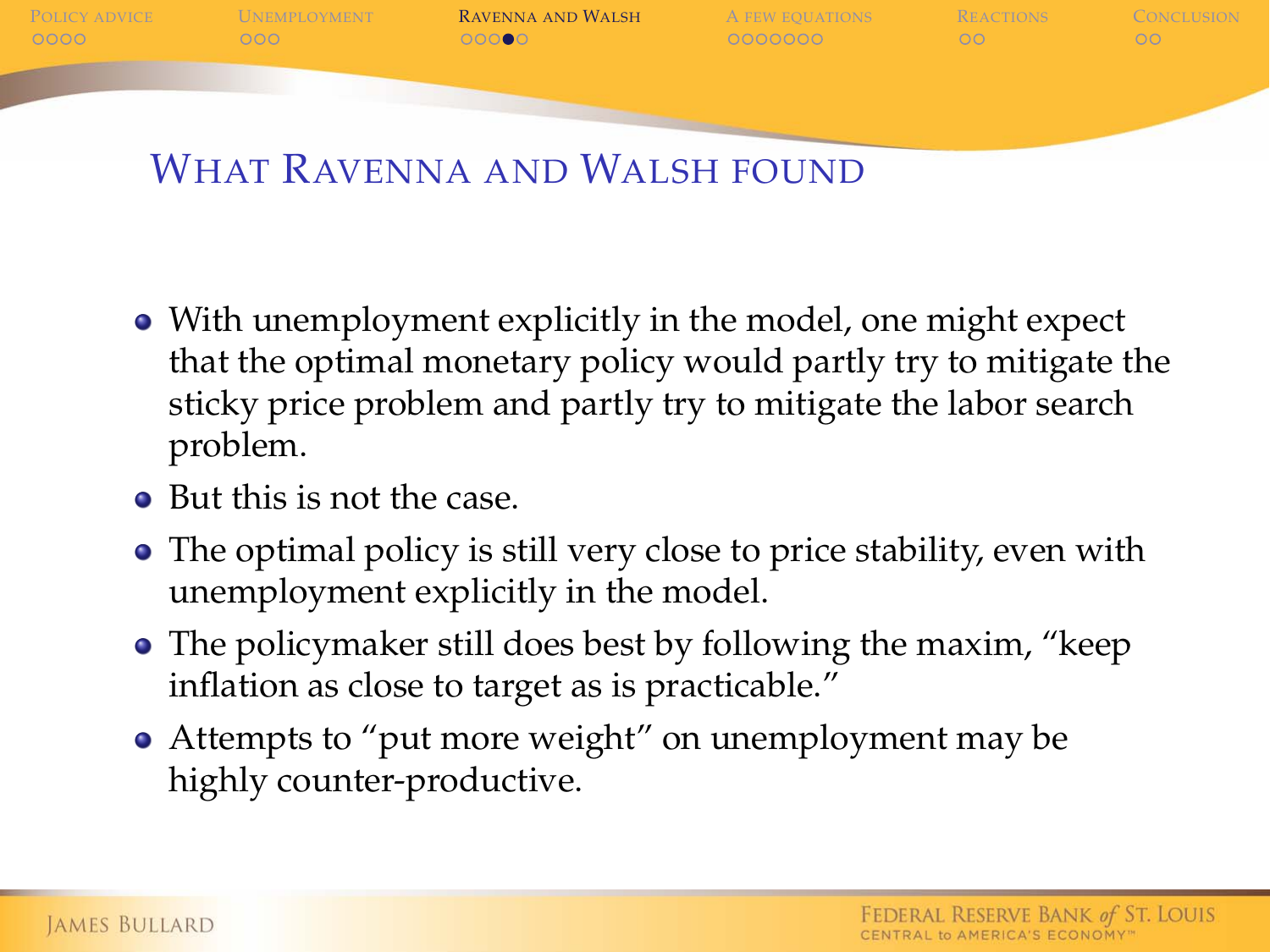P[OLICY ADVICE](#page-1-0) U[NEMPLOYMENT](#page-6-0) **R[AVENNA AND](#page-10-0) WALSH** A [FEW EQUATIONS](#page-16-0) R[EACTIONS](#page-24-0) C[ONCLUSION](#page-27-0)  $0000$ 

### INTERPRETING RAVENNA AND WALSH

- I take the advice from the Ravenna and Walsh (2011) analysis as an important baseline for contemporary U.S. monetary policy.
- In the remainder of this talk, I will:
	- discuss some key aspects of their analysis, including more recent work that sharpens some of their conclusions.
		- The essential problem is that monetary policy is not a good tool to address labor market inefficiency.
	- address some some possible reactions to this work.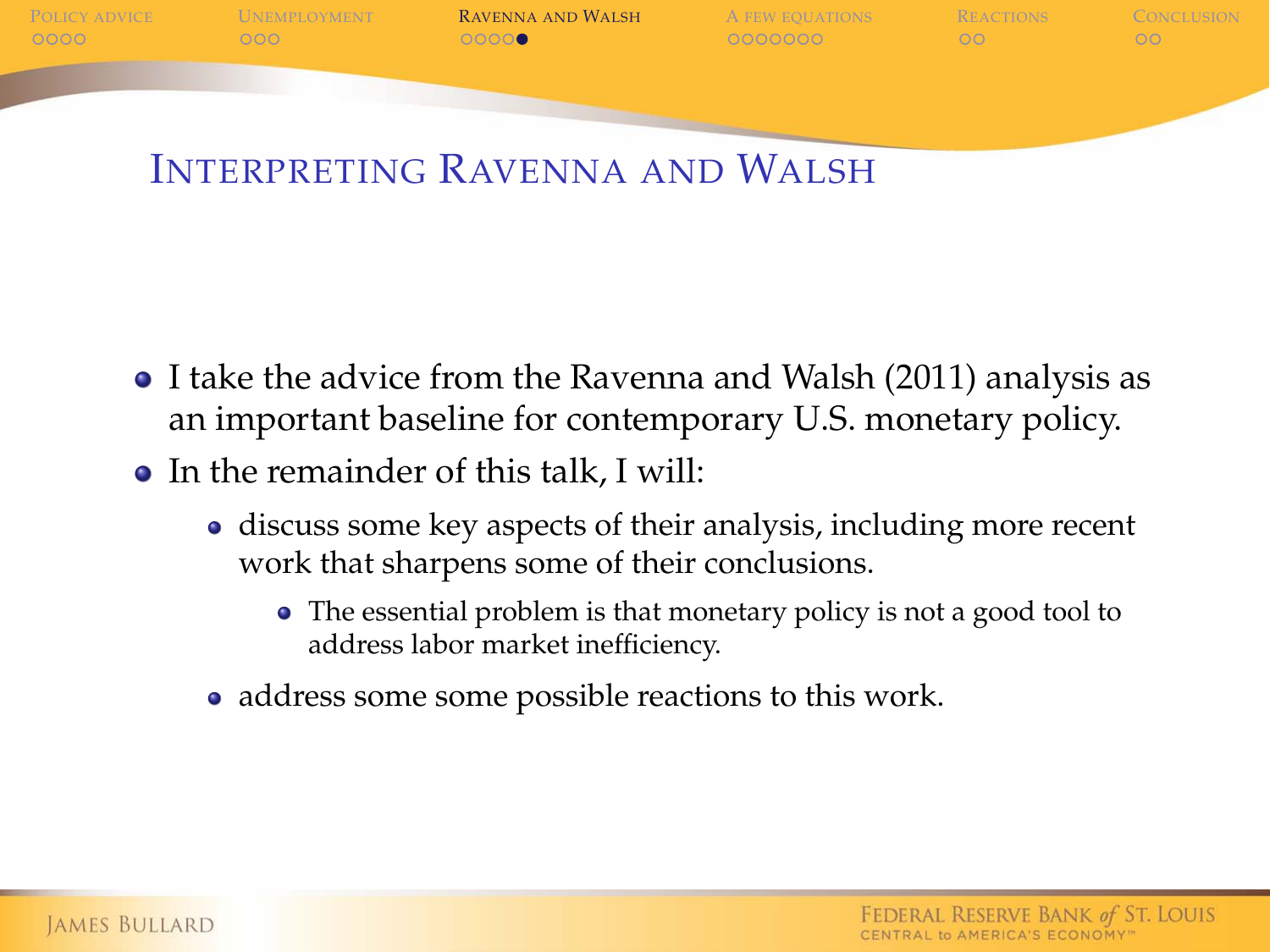

# A few equations

<span id="page-16-0"></span>JAMES BULLARD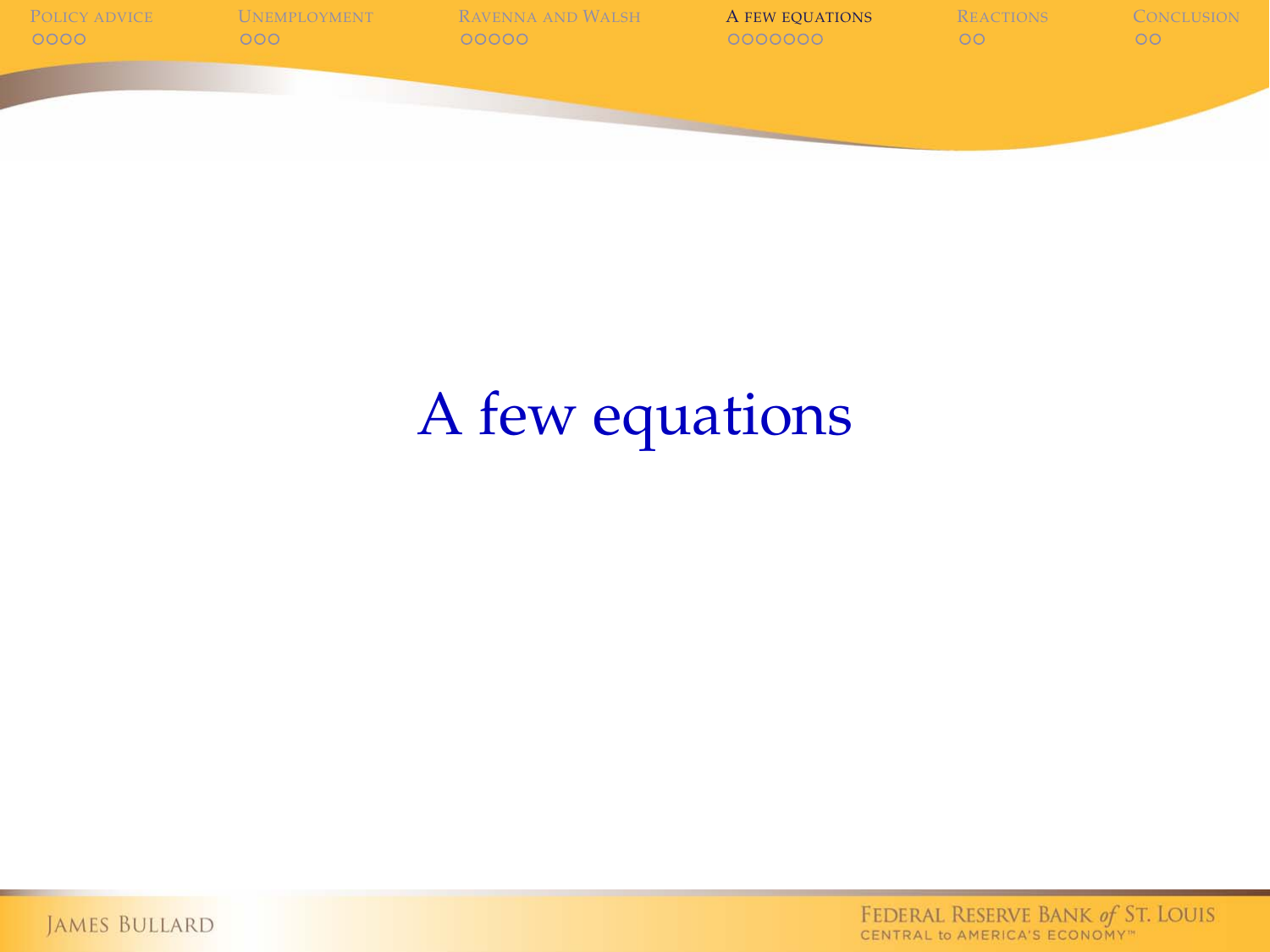

The key linearized equations in RW can be written as

$$
\tilde{u}_{t+1} = \frac{\beta}{1+\beta} E_t \tilde{u}_{t+2} + \frac{1}{1+\beta} \tilde{u}_t - \frac{1}{\hat{\sigma}} \tilde{r}_t \tag{1}
$$

$$
\pi_t = \beta E_t \pi_{t+1} - \chi_{\tilde{u}} \tilde{u}_{t+1} + \chi_{\tilde{r}} \tilde{r}_t + \chi_{\hat{b}} \hat{b}_t.
$$
 (2)

- Variables:  $\pi_t$  is the deviation of inflation from target, and  $\tilde{u}_t = (\hat{u}_t - \hat{u}_t^e)$  is the unemployment gap.
- Shocks:  $\tilde{r}_t = (\tilde{i}_t E_t \pi_{t+1})$  is the real interest rate gap, and  $\hat{b}_t$  is a shock to workers' surplus share.
- **Parameters: β, ծ, χ<sub>** $\tilde{u}$ **</sub>, χ<sub>** $\tilde{\imath}$ **</sub>, χ** $_{\hat{b}}$ **.**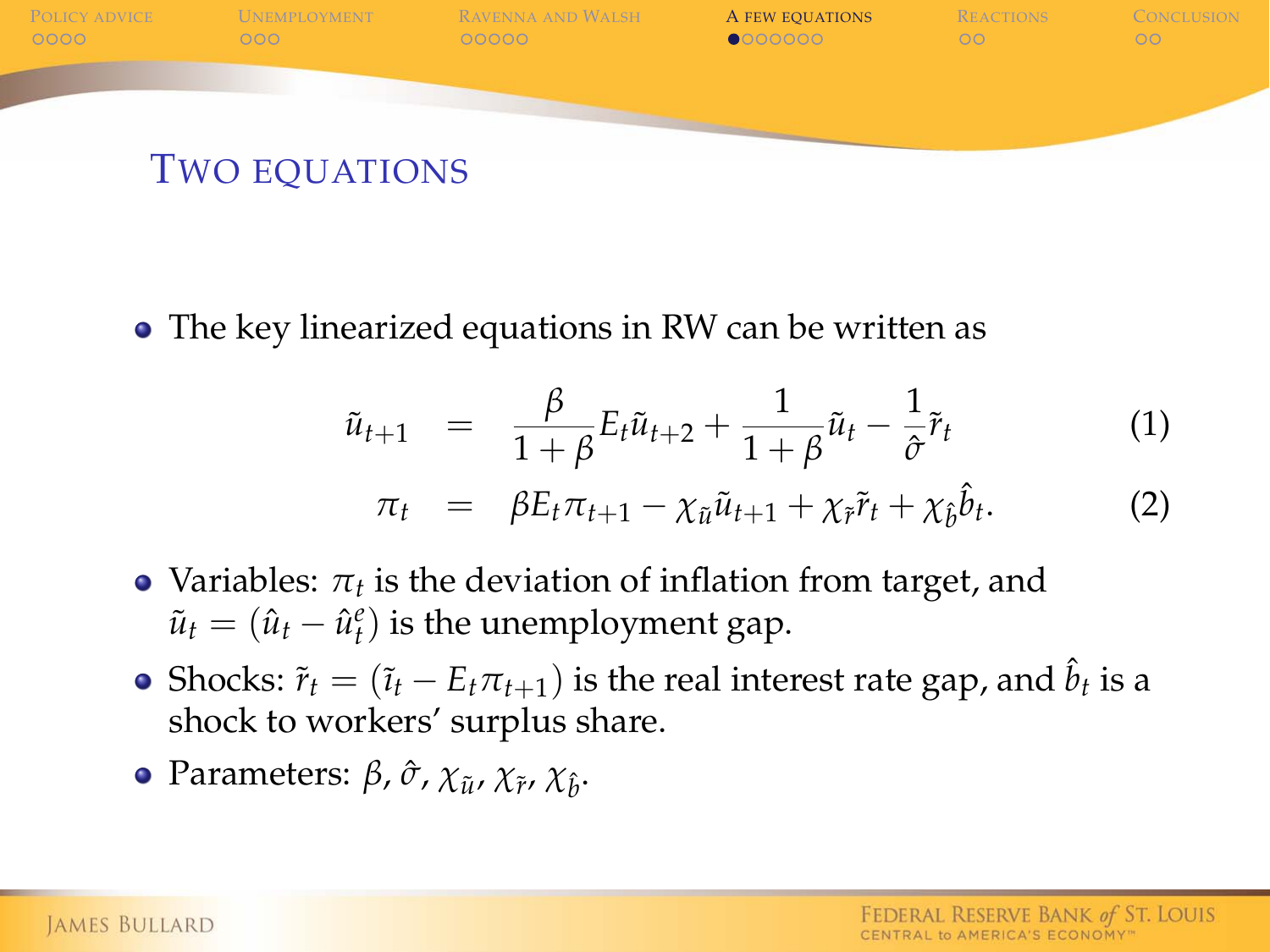

- The equations are forward-looking as they depend on households' views of the future.
- Inflation is expressed as a deviation from the target level.
- Unemployment is expressed as a deviation from the level that would prevail if prices were perfectly flexible.
	- Ravenna and Walsh (2011) remark: "Thus, neither the level of unemployment nor simply the level of the unemployment gap correctly measures the appropriate objective of monetary policy."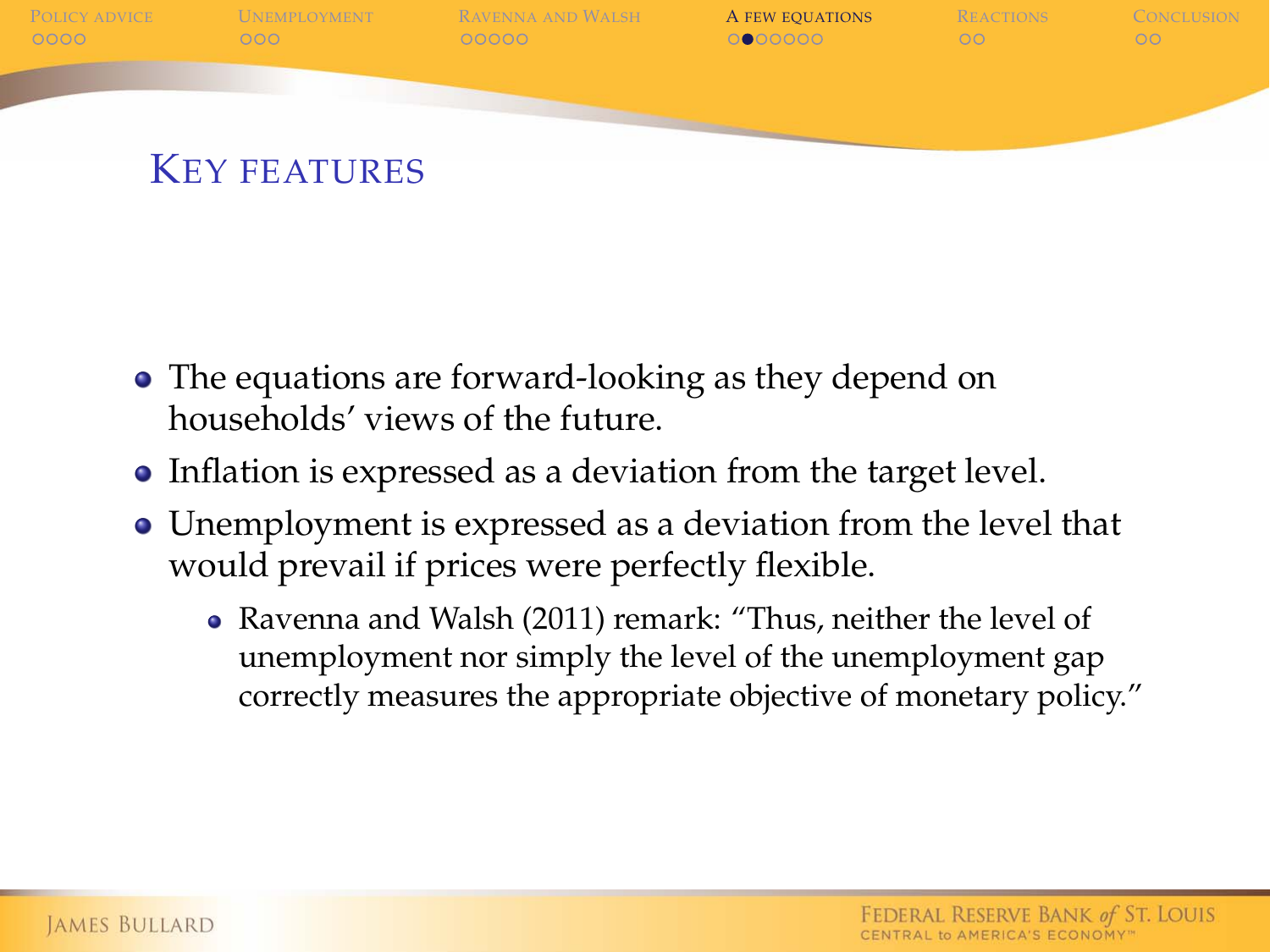

WHAT DO HOUSEHOLDS WANT?

- The households in this economy have to cope with sticky prices and unemployment.
- How can the monetary policymaker help?
- RW show that the households want the monetary policymaker to minimize a loss function which depends on inflation variability, consumption variability, and a term involving labor market tightness—the number of vacancies per unemployed.
- The labor market tightness term is what is new in this paper.
	- This extra term is exactly what one would expect by carrying the analysis in this direction.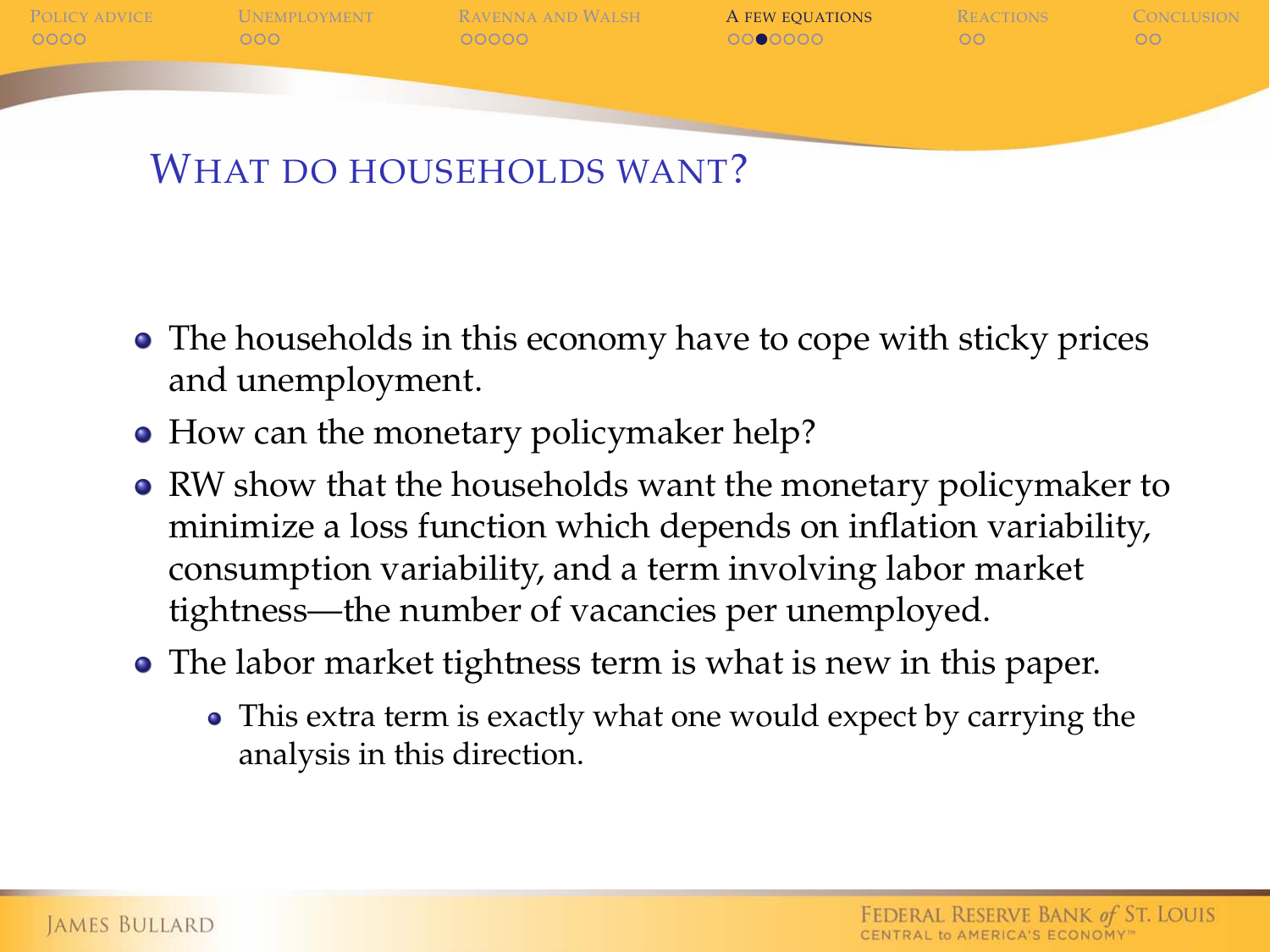

WHAT SHOULD MONETARY POLICY DO?

- RW turn to studying optimal monetary policy via changes in the nominal interest rate.
- The main finding is that the policy advice remains "price stability."
	- That is, the policymaker should still "keep inflation as close to target as is practicable."
	- Expressed as a Taylor-type rule, it would mean putting almost all the weight on the inflation term.
- RW suggest that deviating from this policy can lead to substantially worse outcomes for households.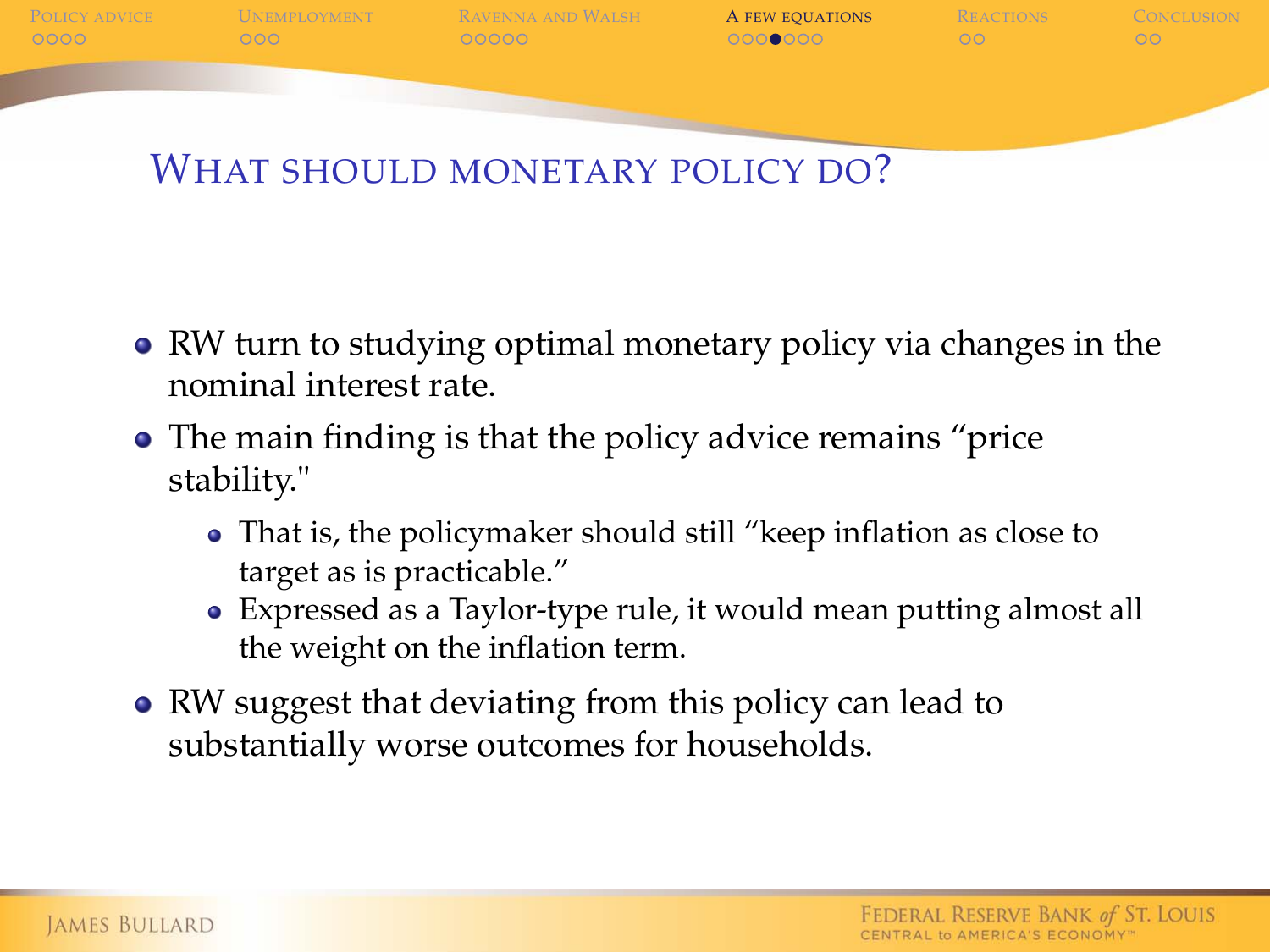

MORE WEIGHT ON UNEMPLOYMENT?

- The idea that the Fed should "put more weight" on unemployment does not fare well in this analysis.
- Such an approach may be highly counter-productive.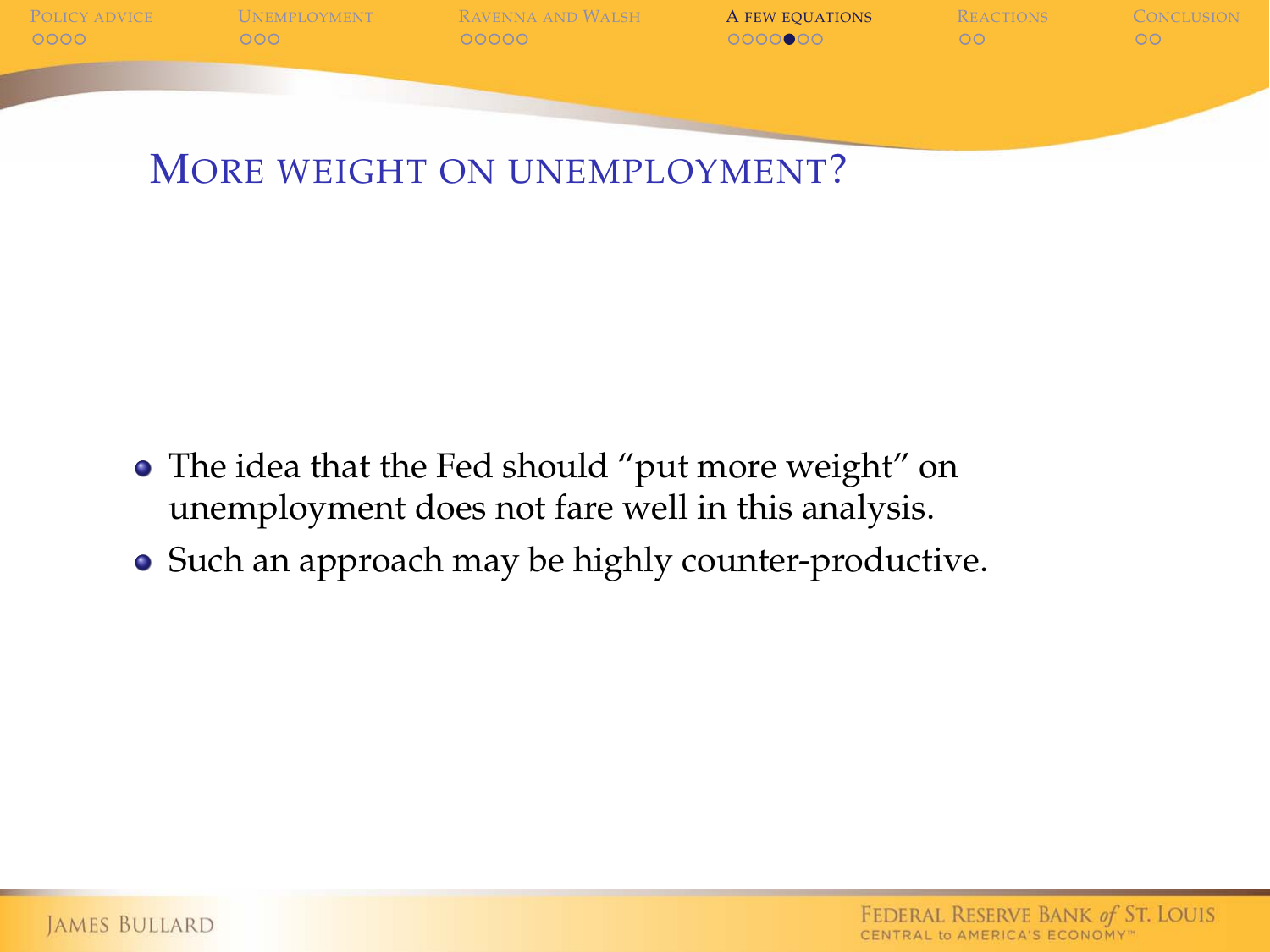

- Why do Ravenna and Walsh obtain this finding? What is the intuition?
- RW have another paper, "Monetary Policy and Labor Market Frictions: A Tax Interpretation," (*Journal of Monetary Economics*, 2012).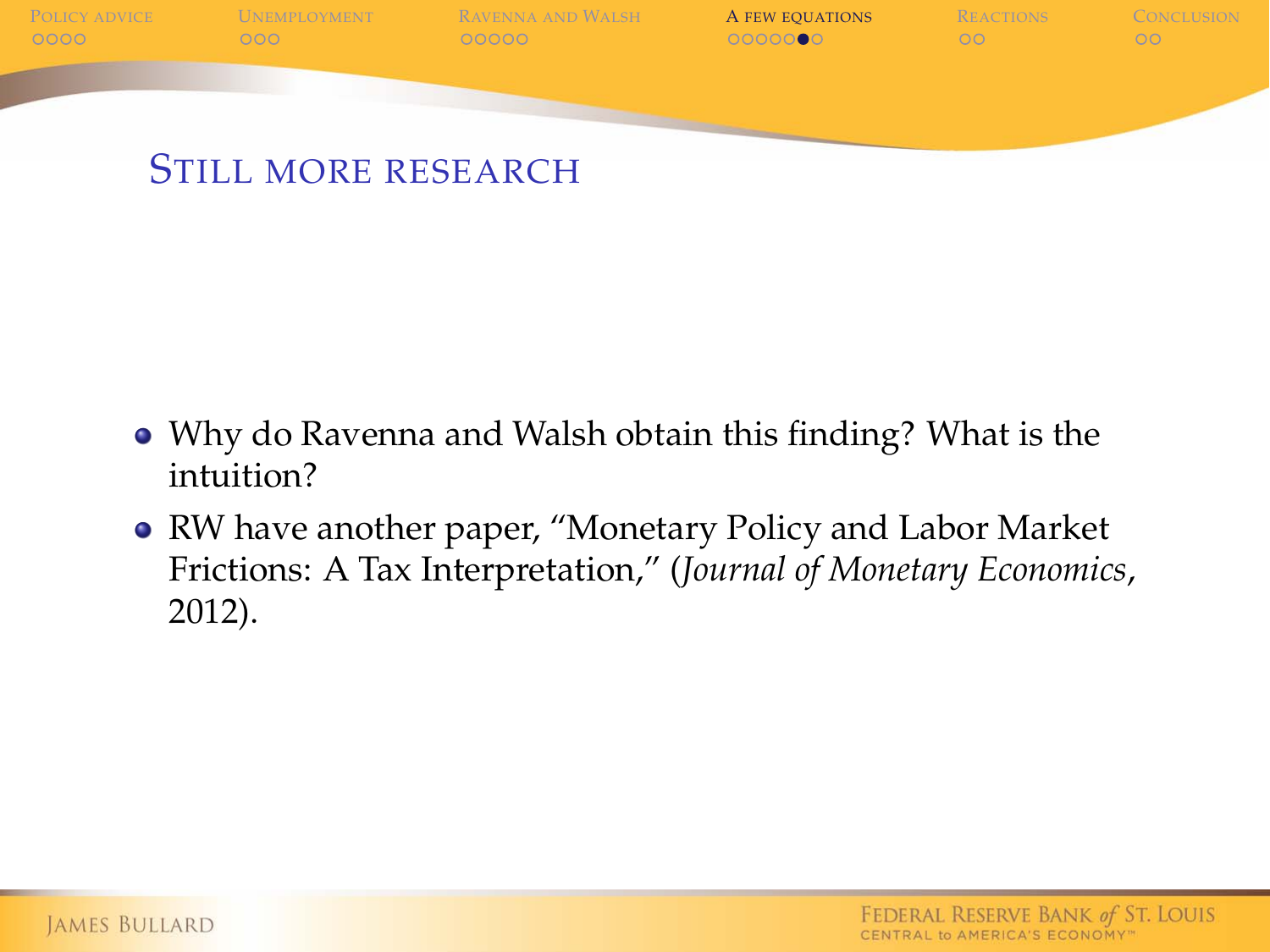

- In this paper RW ask:
	- "Why is price stability close to optimal even when labor market distortions are present?"
- Here is the short explanation:
	- The monetary policymaker has only one tool in this model (changes in the short-term nominal interest rate).
	- But the model with labor market frictions has multiple distortions.
	- Attempts to address the various labor market inefficiencies solely with monetary policy do not work very well, because improvements on one dimension are simultaneously detriments on other dimensions.
	- This means that other policy tools are needed.
	- "Other policy tools" could be interpreted as more direct labor market policies.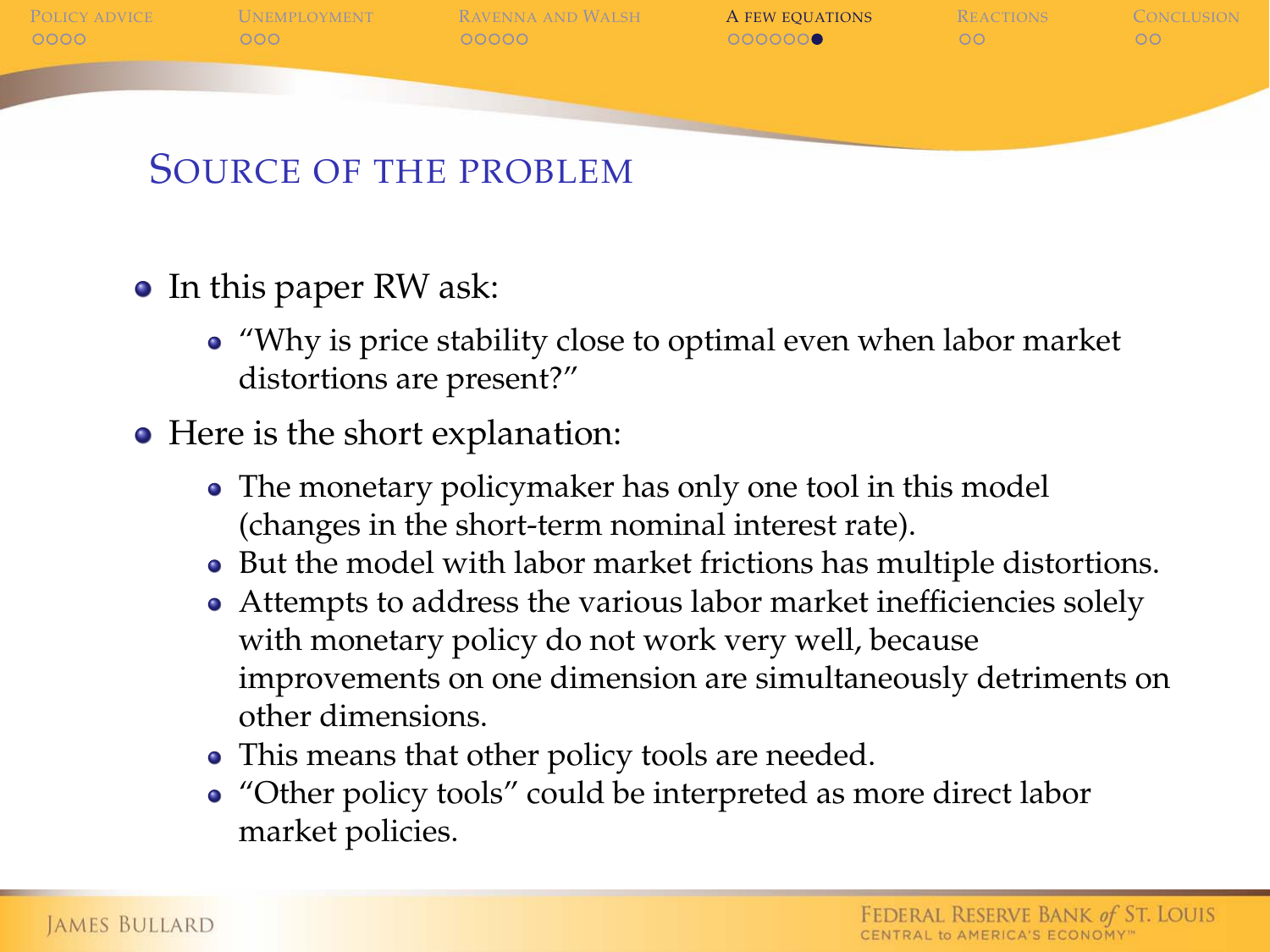

## **Reactions**

<span id="page-24-0"></span>JAMES BULLARD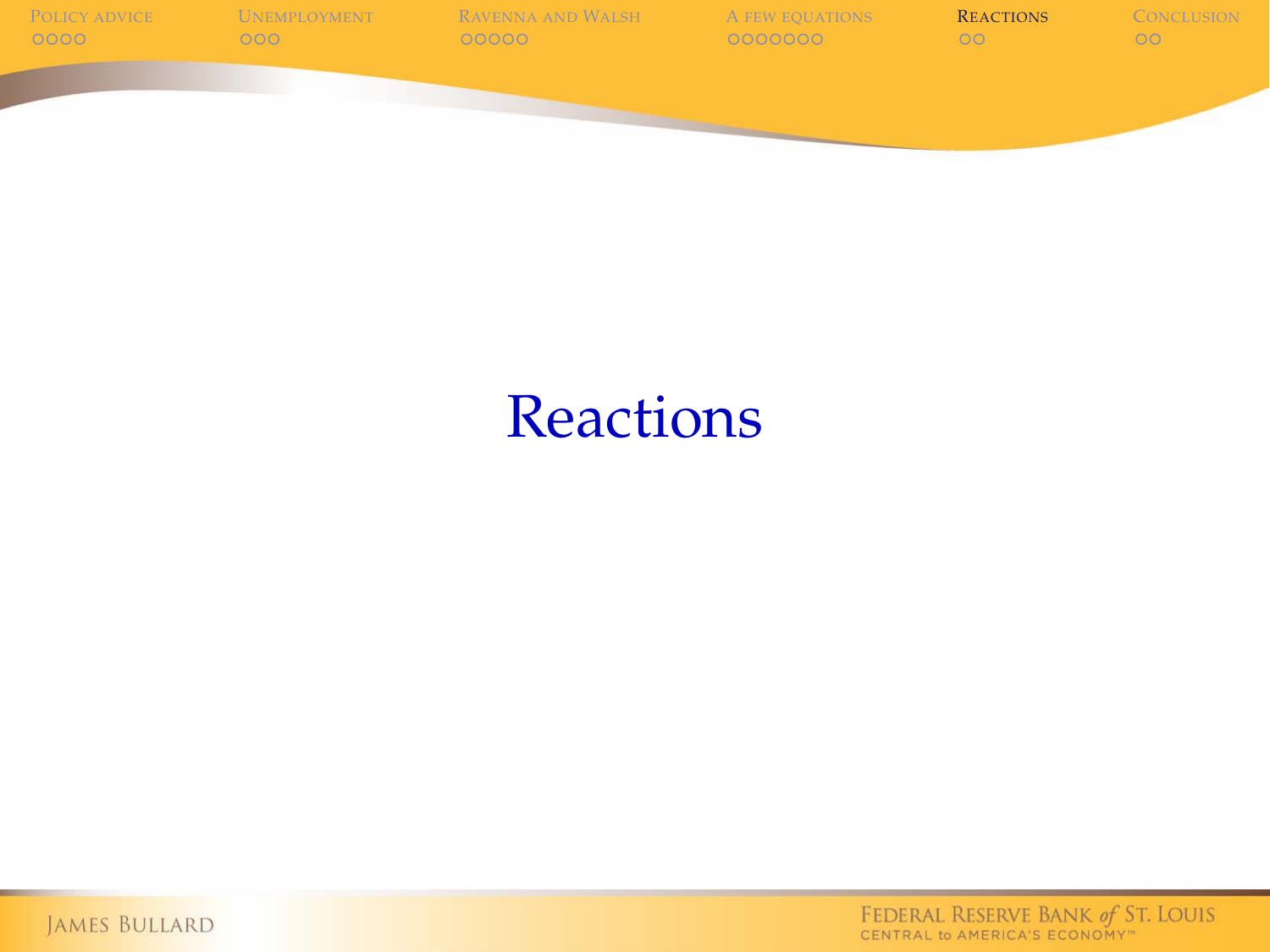

- The Ravenna and Walsh findings do not incorporate an analysis of monetary policy at the zero lower bound (ZLB).
- However, the RW argument is that even a completely unconstrained monetary policy cannot effectively address labor market inefficiencies.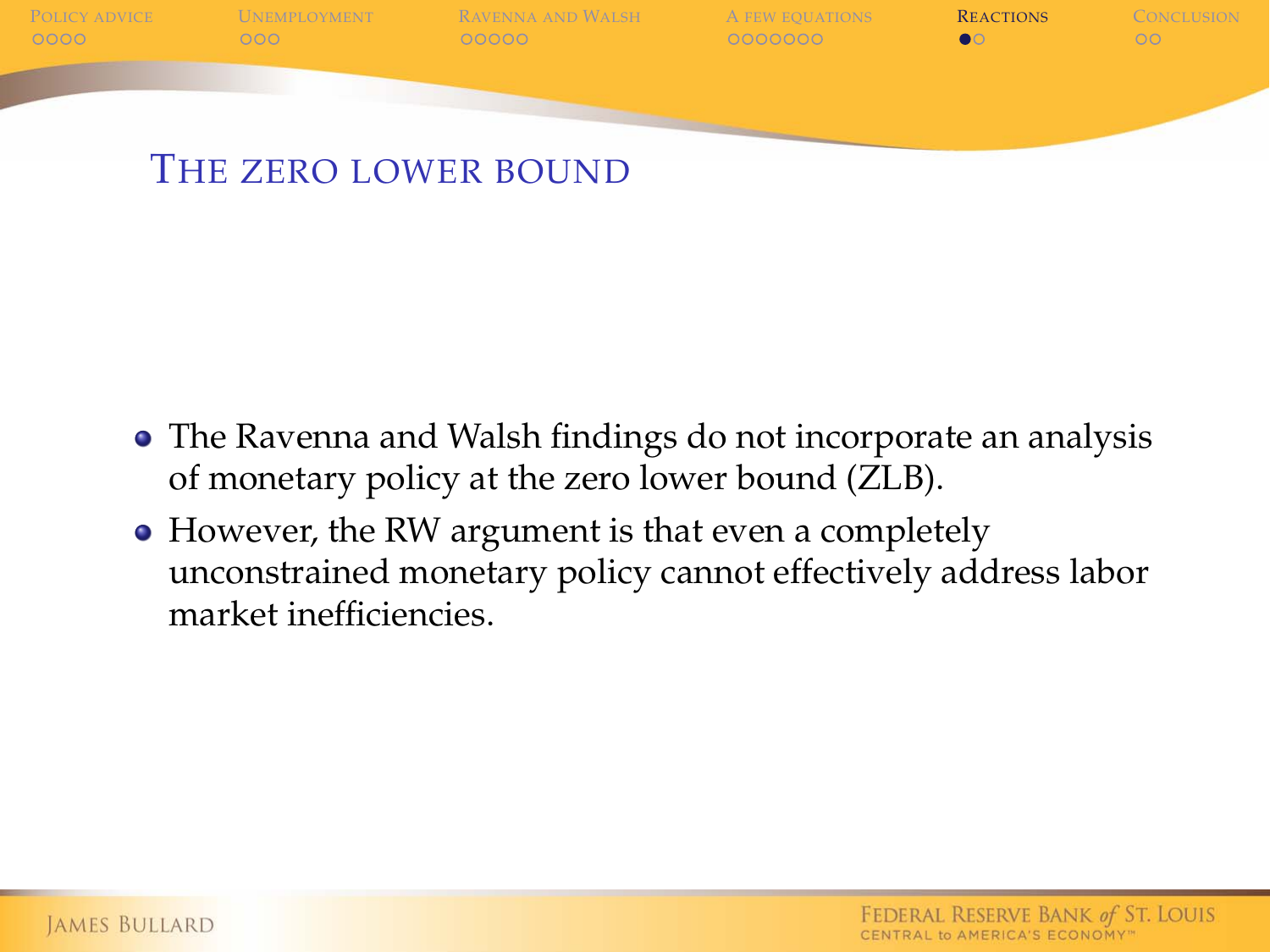

- The Ravenna and Walsh (2011) paper is certainly not the last word on these issues.
- However, it does have some advantages over other current work:
	- Search-theoretic unemployment explicitly included.
	- Comparability to standard results from New Keynesian literature.
	- Household happiness with policy is evaluated through utility of those living inside the model.
	- Calibrated to U.S. data, but results likely to hold across alternative parameter settings.
- I think the RW results should be considered as an important benchmark for contemporary monetary policy.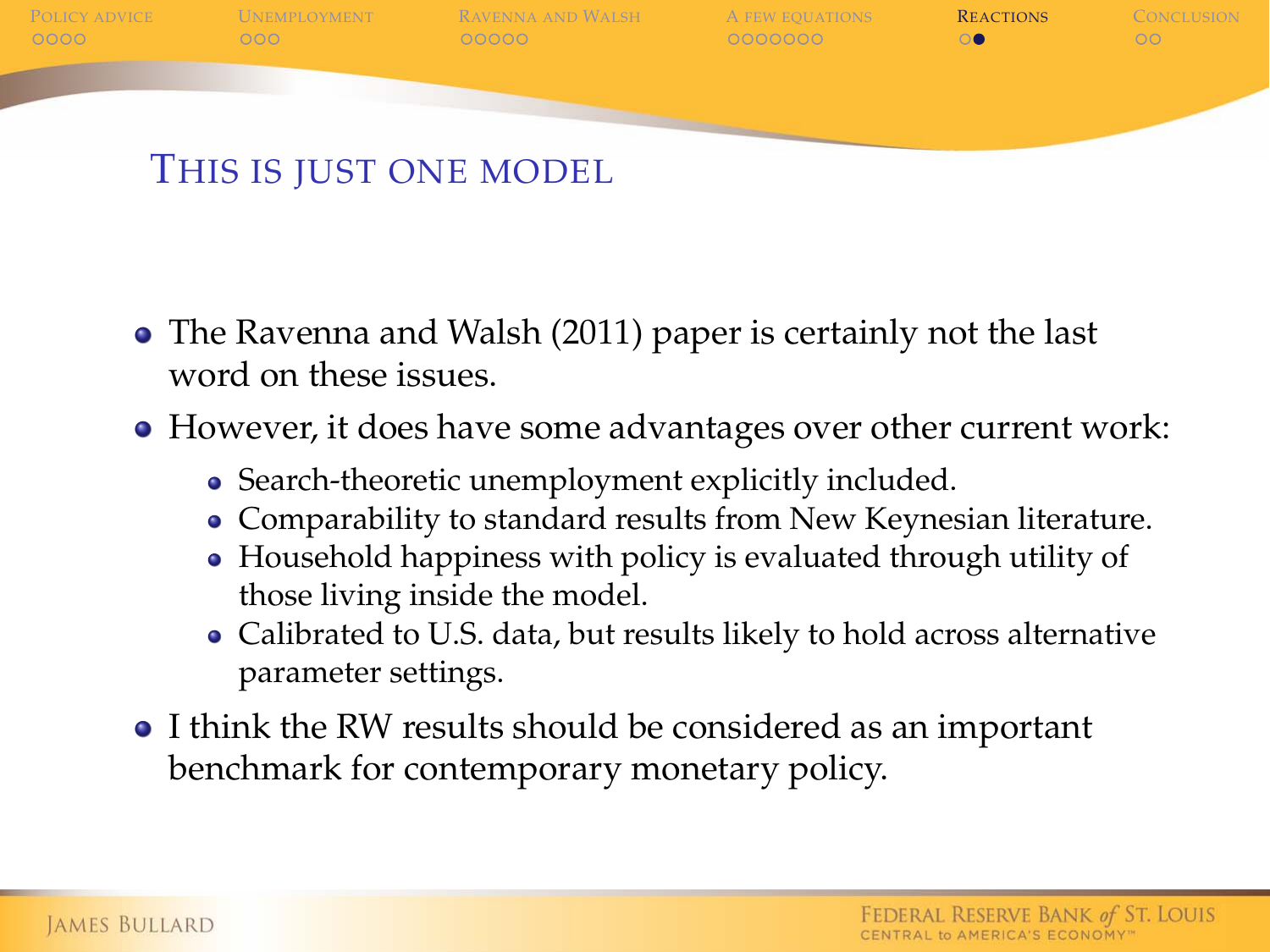

## **Conclusion**

<span id="page-27-0"></span>JAMES BULLARD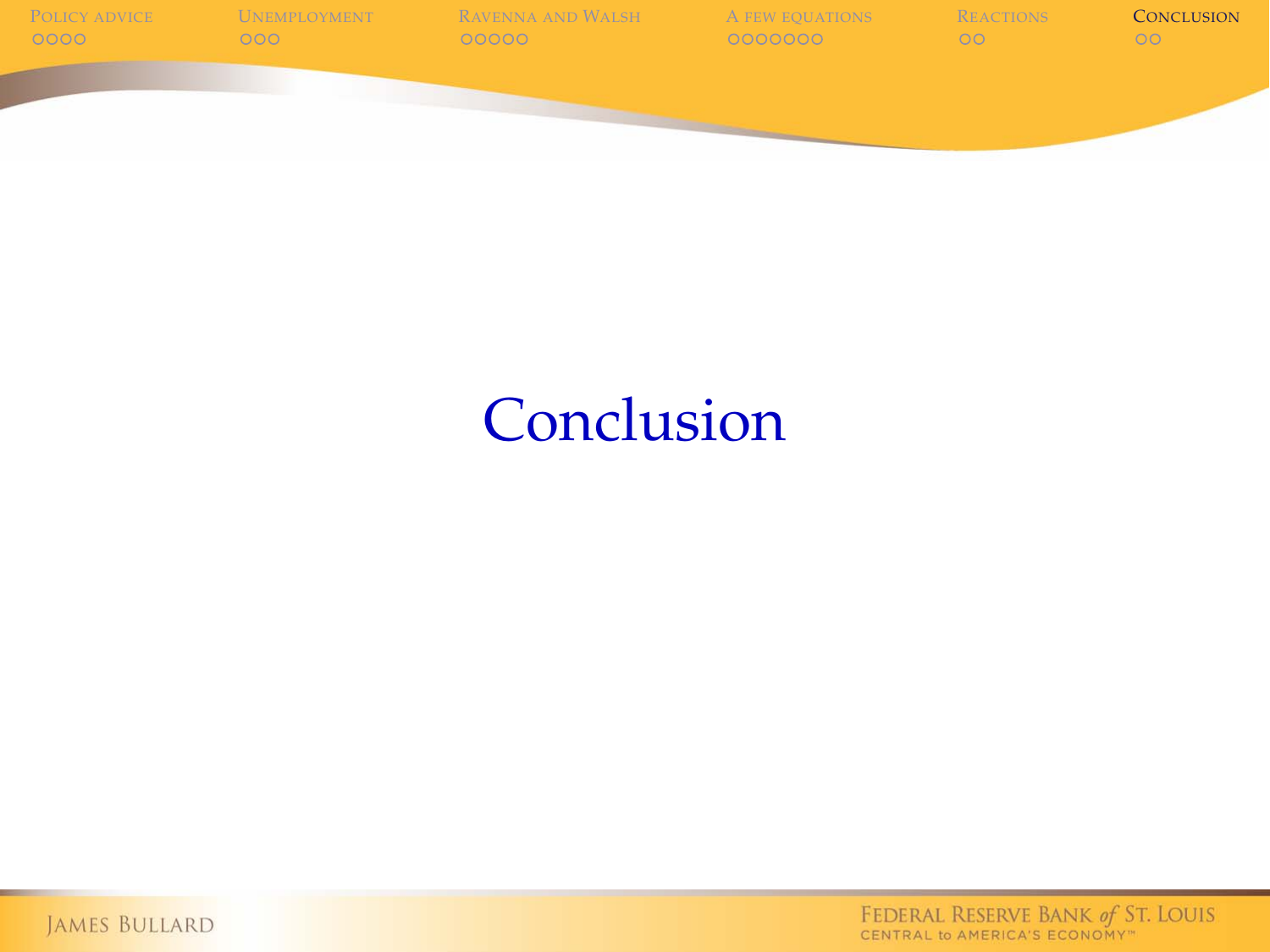

- The standard policy advice emanating from the influential New Keynesian macroeconomics literature is "price stability."
- Practically speaking, this means "focus on keeping inflation close to target."
- The FOMC has followed this advice in broad terms since 1995.